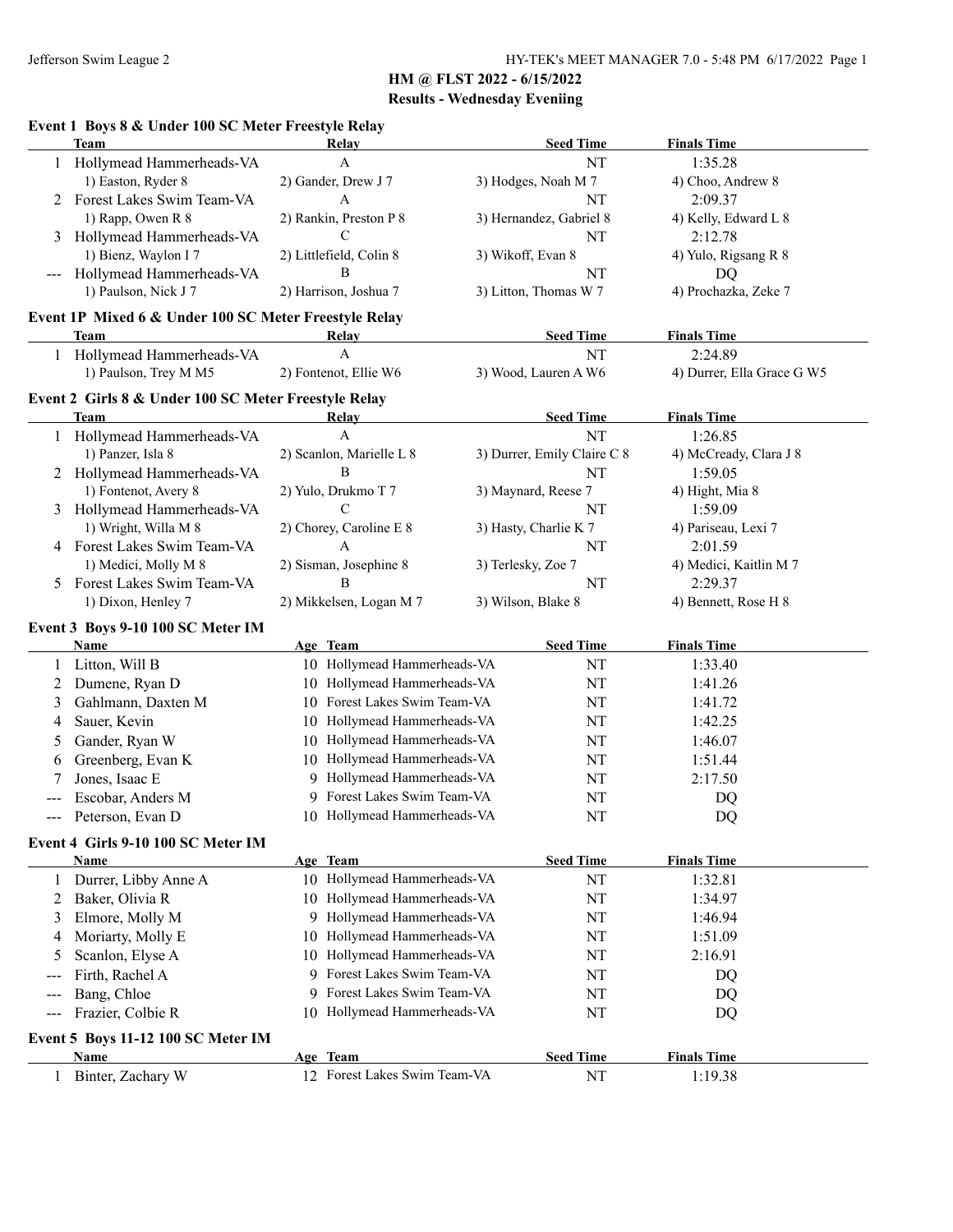## **(Event 5 Boys 11-12 100 SC Meter IM)**

|              | Name                                |    | Age Team                                | <b>Seed Time</b>       | <b>Finals Time</b>            |
|--------------|-------------------------------------|----|-----------------------------------------|------------------------|-------------------------------|
| 2            | Wang, Andrew Y                      |    | 12 Forest Lakes Swim Team-VA            | NT                     | 1:23.06                       |
| $*3$         | Brubaker, Everett C                 | 12 | Hollymead Hammerheads-VA                | NT                     | 1:26.50                       |
| $*3$         | Xie, William                        | 12 | Forest Lakes Swim Team-VA               | NT                     | 1:26.50                       |
| $*5$         | Hansen, Alex                        | 11 | Hollymead Hammerheads-VA                | NT                     | 1:28.22                       |
| *5           | Escobar, Christophe A               | 12 | Forest Lakes Swim Team-VA               | NT                     | 1:28.22                       |
| 7            | Dumene, Daniel R                    | 11 | Hollymead Hammerheads-VA                | NT                     | 1:36.00                       |
| 8            | Fu, Rick Q                          | 11 | Forest Lakes Swim Team-VA               | NT                     | 1:48.96                       |
| 9            | Wikoff, Mason                       | 11 | Hollymead Hammerheads-VA                | NT                     | 1:50.97                       |
| 10           | Firth, Judah D                      | 11 | Forest Lakes Swim Team-VA               | NT                     | 1:52.87                       |
| 11           | Choo, Timothy                       | 11 | Hollymead Hammerheads-VA                | NT                     | 1:53.18                       |
|              |                                     |    |                                         |                        |                               |
|              | Event 6 Girls 11-12 100 SC Meter IM |    |                                         |                        |                               |
|              | Name                                |    | Age Team<br>12 Hollymead Hammerheads-VA | <b>Seed Time</b><br>NT | <b>Finals Time</b><br>1:26.19 |
| 1            | McCready, Charlotte G               |    | 12 Forest Lakes Swim Team-VA            |                        |                               |
| 2            | Chang, Avery M                      |    |                                         | NT                     | 1:29.25                       |
| 3            | Kovach, Lily H                      | 12 | Hollymead Hammerheads-VA                | NT                     | 1:31.47                       |
| 4            | Medici, Reagan M                    | 12 | Forest Lakes Swim Team-VA               | NT                     | 1:37.13                       |
| 5            | Easton, Mattie                      | 11 | Forest Lakes Swim Team-VA               | NT                     | 1:40.25                       |
| 6            | Owney, Scarlett                     | 11 | Hollymead Hammerheads-VA                | NT                     | 1:40.56                       |
| 7            | Avery, Lillian G                    |    | 12 Hollymead Hammerheads-VA             | NT                     | 1:41.72                       |
| 8            | Harrison, Claire                    | 11 | Hollymead Hammerheads-VA                | NT                     | 1:43.69                       |
| 9            | Spofford, Claire W                  | 12 | Forest Lakes Swim Team-VA               | NT                     | 1:57.19                       |
| $--$         | Syms, Lily V                        | 11 | Forest Lakes Swim Team-VA               | NT                     | DQ                            |
|              | Event 7 Boys 13-14 100 SC Meter IM  |    |                                         |                        |                               |
|              | <b>Name</b>                         |    | Age Team                                | <b>Seed Time</b>       | <b>Finals Time</b>            |
| 1            | Sawyer, Bradley O                   |    | 14 Forest Lakes Swim Team-VA            | NT                     | 1:07.28                       |
| 2            | Syms, Jake C                        | 13 | Forest Lakes Swim Team-VA               | NT                     | 1:15.16                       |
| 3            | Malone, Linus B                     | 14 | Hollymead Hammerheads-VA                | NT                     | 1:16.22                       |
| 4            | Shue, Eli                           | 14 | Forest Lakes Swim Team-VA               | NT                     | 1:21.31                       |
| 5            | Scanlon, William S                  | 13 | Hollymead Hammerheads-VA                | NT                     | 1:24.69                       |
| 6            | Scott, Alex                         | 13 | Hollymead Hammerheads-VA                | NT                     | 1:26.78                       |
| 7            | Coleman, Amos A                     | 13 | Hollymead Hammerheads-VA                | NT                     | 1:29.79                       |
| 8            | Greenberg, Aaron K                  | 13 | Hollymead Hammerheads-VA                | NT                     | 1:30.43                       |
| 9            | Singer, Caden                       |    | 13 Hollymead Hammerheads-VA             | NT                     | 1:34.85                       |
|              | Event 8 Girls 13-14 100 SC Meter IM |    |                                         |                        |                               |
|              | <b>Name</b>                         |    | Age Team                                | <b>Seed Time</b>       | <b>Finals Time</b>            |
|              | Czirjak, Sara E                     |    | 14 Forest Lakes Swim Team-VA            | NT                     | 1:10.62                       |
| 2            | Hoang, Angelina J                   | 14 | Forest Lakes Swim Team-VA               | NT                     | 1:17.44                       |
| 3            | Gahlmann, Kylin E                   | 14 | Forest Lakes Swim Team-VA               | NT                     | 1:19.35                       |
| 4            | Fix, Ryleigh                        | 14 | Hollymead Hammerheads-VA                | NT                     | 1:24.75                       |
| 5            | Curtis, Caroline R                  | 13 | Forest Lakes Swim Team-VA               | NT                     | 1:28.10                       |
| 6            | Vitko, Veronica                     | 14 | Hollymead Hammerheads-VA                | NT                     | 1:30.44                       |
| 7            | Avery, Sofia E                      | 14 | Hollymead Hammerheads-VA                | NT                     | 1:30.69                       |
| 8            | Garber, Mary Beth                   | 13 | Hollymead Hammerheads-VA                | NT                     | 1:37.59                       |
| 9            | Firth, Liza M                       | 13 | Forest Lakes Swim Team-VA               | NT                     | 1:42.60                       |
| 10           | Haubert, Madeline G                 | 14 | Forest Lakes Swim Team-VA               | NT                     | 1:45.18                       |
| $--$         | Hornsby, Kathryn                    |    | 14 Hollymead Hammerheads-VA             | NT                     | DQ                            |
|              |                                     |    |                                         |                        |                               |
|              | Event 9 Boys 15-18 100 SC Meter IM  |    |                                         |                        |                               |
|              | Name                                |    | Age Team                                | <b>Seed Time</b>       | <b>Finals Time</b>            |
| $\mathbf{1}$ | Elmore, Lance M                     |    | 15 Hollymead Hammerheads-VA             | $\rm{NT}$              | 1:05.15                       |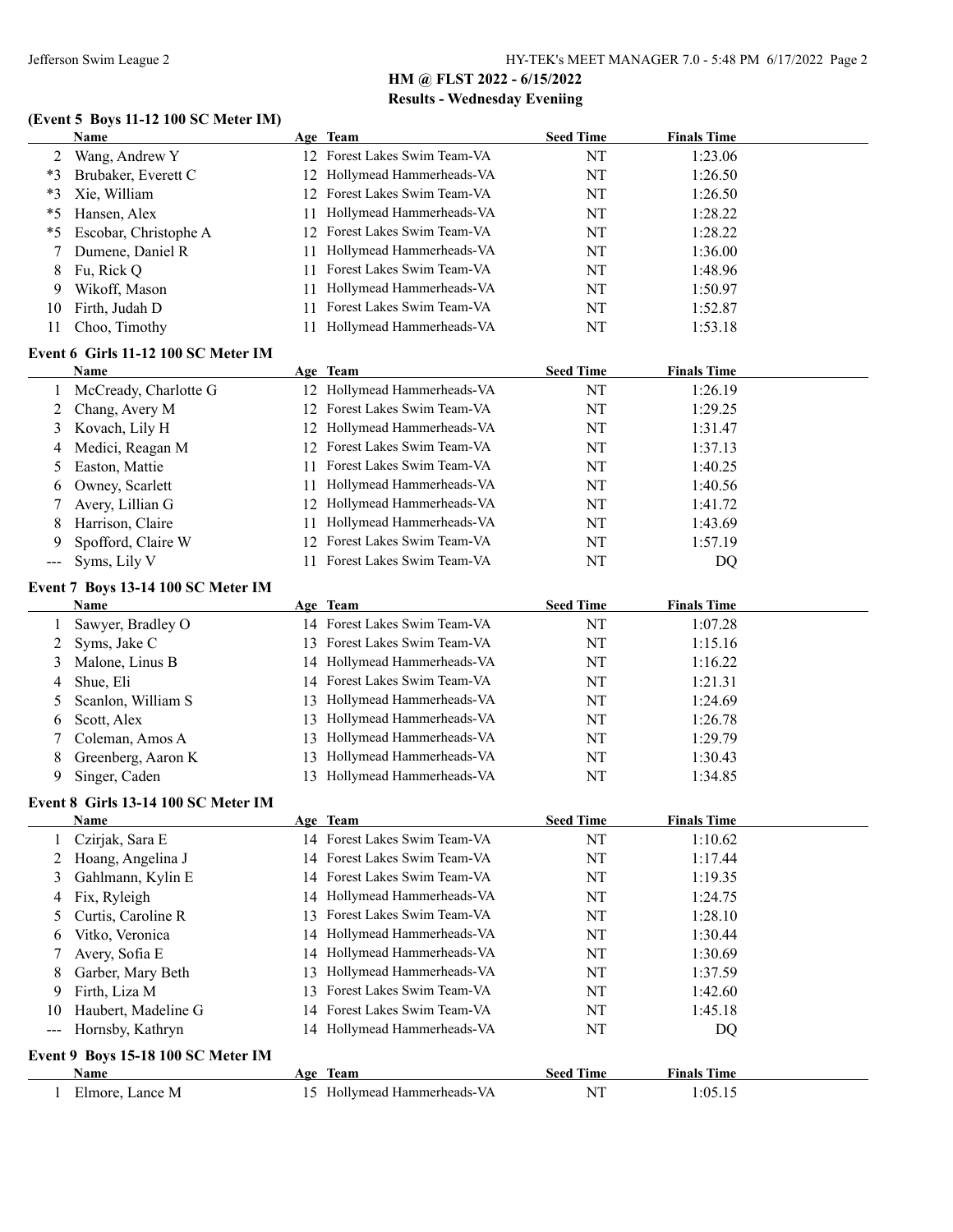#### **(Event 9 Boys 15-18 100 SC Meter IM)**

|   | <b>Name</b>        | Age Team                     | <b>Seed Time</b> | <b>Finals Time</b> |
|---|--------------------|------------------------------|------------------|--------------------|
|   | 2 Kidd, Tanner     | 15 Hollymead Hammerheads-VA  | NT               | 1:06.28            |
|   | 3 Moriarty, Jack P | 16 Hollymead Hammerheads-VA  | NT               | 1:15.03            |
| 4 | Chung, Vincent     | 15 Forest Lakes Swim Team-VA | NT               | 1:20.16            |
|   | 5 Owney, Reese     | 16 Hollymead Hammerheads-VA  | NT               | 1:26.59            |
| h | McLaughlin, Sean A | 15 Forest Lakes Swim Team-VA | NT               | 1:34.21            |

#### **Event 10 Girls 15-18 100 SC Meter IM**

|                | Name                                           |    | Age Team                     | <b>Seed Time</b> | <b>Finals Time</b> |  |
|----------------|------------------------------------------------|----|------------------------------|------------------|--------------------|--|
| 1              | Fuller, Alex                                   |    | 15 Hollymead Hammerheads-VA  | NT               | 1:11.25            |  |
| $\overline{c}$ | Fix, Cayden                                    |    | 17 Hollymead Hammerheads-VA  | NT               | 1:13.50            |  |
| 3              | Zhu, Emily Y                                   |    | 16 Hollymead Hammerheads-VA  | NT               | 1:15.28            |  |
| 4              | Czirjak, Eve M                                 |    | 17 Forest Lakes Swim Team-VA | NT               | 1:16.44            |  |
| 5              | Kidd, Ruby                                     | 18 | Hollymead Hammerheads-VA     | NT               | 1:24.03            |  |
| 6              | Dugas, Georgia K                               |    | 15 Hollymead Hammerheads-VA  | NT               | 1:24.09            |  |
| 7              | Kim, Olivia                                    | 16 | Forest Lakes Swim Team-VA    | NT               | 1:24.81            |  |
| 8              | Whittaker, Stella                              |    | 18 Hollymead Hammerheads-VA  | NT               | 1:27.81            |  |
| 9              | Stilley, Meredith A                            |    | 16 Forest Lakes Swim Team-VA | NT               | 1:28.75            |  |
| 10             | Adams, Megan                                   | 17 | Hollymead Hammerheads-VA     | NT               | 1:33.66            |  |
| 11             | Megginson, Emma C                              |    | 17 Hollymead Hammerheads-VA  | NT               | 1:46.44            |  |
|                | Event 21 Boys 8 & Under 25 SC Meter Freestyle  |    |                              |                  |                    |  |
|                | <b>Name</b>                                    |    | Age Team                     | <b>Seed Time</b> | <b>Finals Time</b> |  |
| 1              | Litton, Thomas W                               |    | 7 Hollymead Hammerheads-VA   | NT               | 23.53              |  |
| $\overline{c}$ | Paulson, Nick J                                |    | 7 Hollymead Hammerheads-VA   | NT               | 24.78              |  |
| 3              | Gander, Drew J                                 | 7  | Hollymead Hammerheads-VA     | NT               | 25.32              |  |
| 4              | Littlefield, Colin                             | 8  | Hollymead Hammerheads-VA     | NT               | 27.35              |  |
| 5              | Pariseau, Adam                                 | 7  | Hollymead Hammerheads-VA     | NT               | 28.25              |  |
| 6              | Yulo, Rigsang R                                | 8  | Hollymead Hammerheads-VA     | NT               | 29.13              |  |
| 7              | Lyu, Enoch                                     | 8  | Forest Lakes Swim Team-VA    | NT               | 32.16              |  |
| 8              | Wikoff, Evan                                   | 8  | Hollymead Hammerheads-VA     | NT               | 33.94              |  |
| 9              | Prochazka, Zeke                                | 7  | Hollymead Hammerheads-VA     | NT               | 34.37              |  |
| 10             | Hu, Aaron X                                    |    | Forest Lakes Swim Team-VA    | NT               | 36.52              |  |
| 11             | Bienz, Waylon I                                |    | Hollymead Hammerheads-VA     | NT               | 36.76              |  |
| 12             | Cann, Vince                                    | 8  | Hollymead Hammerheads-VA     | NT               | 39.50              |  |
| 13             | Singla, Arnie                                  | 7  | Forest Lakes Swim Team-VA    | NT               | 42.03              |  |
| 14             | Felini, Eric A                                 |    | 7 Forest Lakes Swim Team-VA  | NT               | 43.65              |  |
| 15             | Horsley, Benjamin                              |    | 7 Forest Lakes Swim Team-VA  | NT               | 45.27              |  |
| 16             | Harpin, Oliver                                 | 8  | Forest Lakes Swim Team-VA    | NT               | 1:35.03            |  |
| 17             | Sisman, John                                   | 7  | Forest Lakes Swim Team-VA    | NT               | 1:42.69            |  |
| ---            | Dailey, Max                                    |    | 8 Forest Lakes Swim Team-VA  | NT               | X21.81             |  |
| ---            | Seek, Benjamin                                 |    | Forest Lakes Swim Team-VA    | NT               | X30.87             |  |
| $---$          | Duval, Nicholas                                |    | 7 Forest Lakes Swim Team-VA  | NT               | DQ                 |  |
|                | Event 21P Boys 6 & Under 25 SC Meter Freestyle |    |                              |                  |                    |  |
|                | Name                                           |    | Age Team                     | <b>Seed Time</b> | <b>Finals Time</b> |  |
| 1              | Dailey, Nolan                                  |    | 6 Forest Lakes Swim Team-VA  | NT               | 37.38              |  |
| 2              | Paulson, Trey M                                |    | 5 Hollymead Hammerheads-VA   | NT               | 39.94              |  |
| ---            | Sisman, Henry                                  |    | 5 Forest Lakes Swim Team-VA  | NT               | DQ                 |  |
|                | Event 22 Girls 8 & Under 25 SC Meter Freestyle |    |                              |                  |                    |  |
|                | <b>Name</b>                                    |    | Age Team                     | <b>Seed Time</b> | <b>Finals Time</b> |  |
| 1              | Panzer, Isla                                   |    | 8 Hollymead Hammerheads-VA   | NT               | 22.56              |  |

2 Medici, Molly M 8 Forest Lakes Swim Team-VA NT 23.91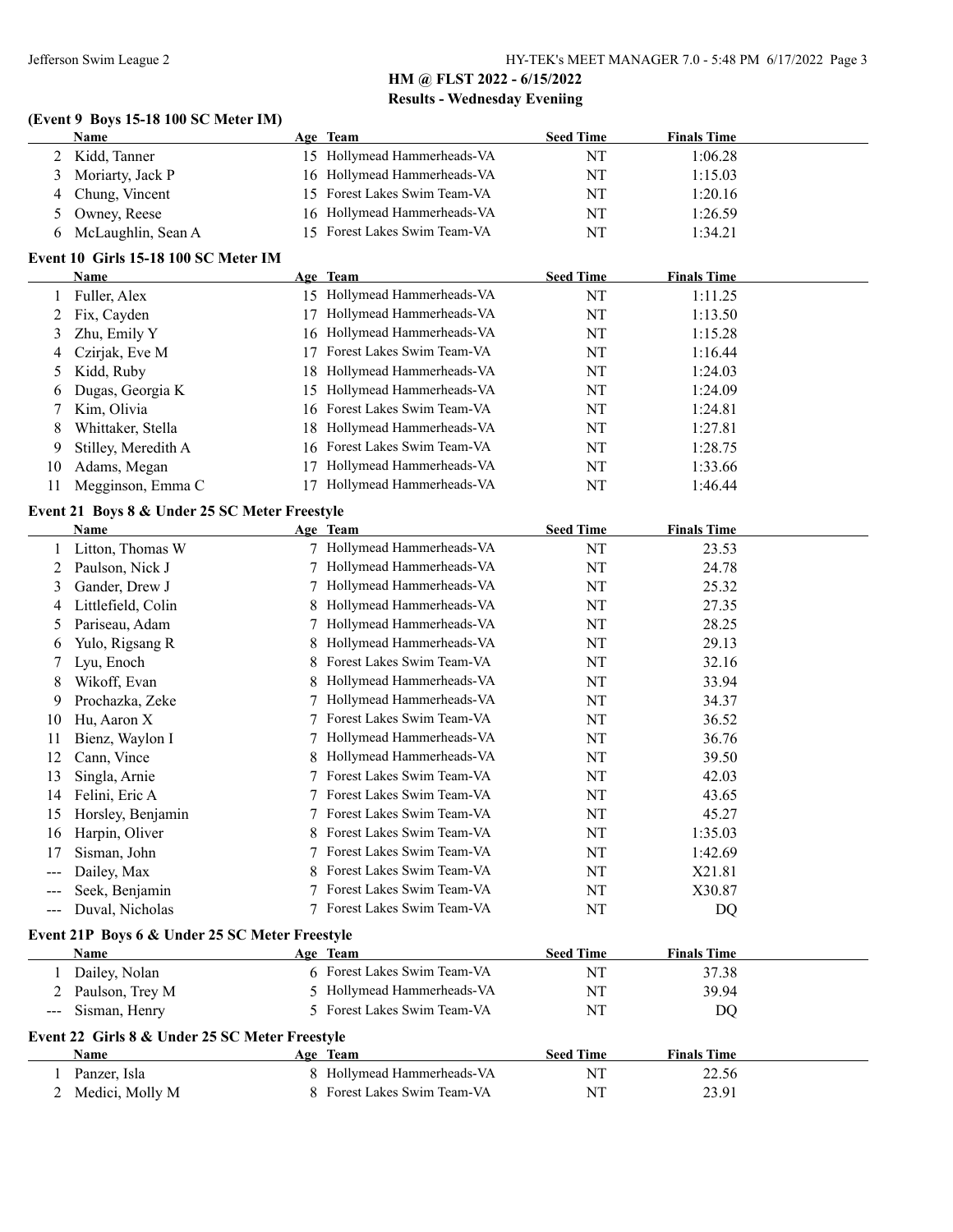## **(Event 22 Girls 8 & Under 25 SC Meter Freestyle)**

|                   | <b>Name</b>                                     |    | Age Team                     | <b>Seed Time</b> | <b>Finals Time</b> |  |
|-------------------|-------------------------------------------------|----|------------------------------|------------------|--------------------|--|
| 3                 | Fontenot, Avery                                 |    | 8 Hollymead Hammerheads-VA   | NT               | 24.31              |  |
| 4                 | Forman, Olivia                                  | 8  | Forest Lakes Swim Team-VA    | NT               | 25.97              |  |
| 5                 | Bennett, Rose H                                 | 8  | Forest Lakes Swim Team-VA    | NT               | 26.10              |  |
| 6                 | Dixon, Henley                                   |    | Forest Lakes Swim Team-VA    | NT               | 26.15              |  |
| 7                 | Scanlon, Marielle L                             | 8  | Hollymead Hammerheads-VA     | NT               | 28.22              |  |
| 8                 | Pariseau, Lexi                                  | 7  | Hollymead Hammerheads-VA     | NT               | 28.81              |  |
| 9                 | Wright, Willa M                                 | 8  | Hollymead Hammerheads-VA     | NT               | 29.22              |  |
| 10                | Spillar, Cora                                   |    | Hollymead Hammerheads-VA     | NT               | 30.41              |  |
| 11                | Sisman, Josephine                               |    | Forest Lakes Swim Team-VA    | NT               | 30.57              |  |
| 12                | Chorey, Caroline E                              |    | Hollymead Hammerheads-VA     | NT               | 30.72              |  |
| 13                | Maynard, Reese                                  |    | Hollymead Hammerheads-VA     | NT               | 30.89              |  |
| 14                | Yulo, Drukmo T                                  |    | Hollymead Hammerheads-VA     | NT               | 30.91              |  |
| 15                | Hasty, Charlie K                                |    | Hollymead Hammerheads-VA     | NT               | 32.03              |  |
| 16                | Hight, Mia                                      |    | Hollymead Hammerheads-VA     | NT               | 34.13              |  |
| 17                | Duval, Margaret                                 |    | Forest Lakes Swim Team-VA    | NT               | 38.62              |  |
| 18                | Zirker, Harley                                  |    | Hollymead Hammerheads-VA     | NT               | 39.75              |  |
| 19                | Carden, Lainey F                                |    | Hollymead Hammerheads-VA     | NT               | 42.06              |  |
| 20                | Malamphy, Sadie                                 | 8  | Hollymead Hammerheads-VA     | NT               | 43.72              |  |
| 21                | Mikkelsen, Logan M                              |    | Forest Lakes Swim Team-VA    | NT               | 47.09              |  |
| $---$             | Medici, Kaitlin M                               |    | Forest Lakes Swim Team-VA    | NT               | X21.90             |  |
| $\qquad \qquad -$ | Frith, Scarlett S                               |    | 7 Hollymead Hammerheads-VA   | NT               | DQ                 |  |
|                   |                                                 |    |                              |                  |                    |  |
|                   | Event 22P Girls 6 & Under 25 SC Meter Freestyle |    |                              |                  |                    |  |
|                   | Name                                            |    | Age Team                     | <b>Seed Time</b> | <b>Finals Time</b> |  |
|                   | Durrer, Ella Grace G                            |    | 5 Hollymead Hammerheads-VA   | NT               | 27.62              |  |
| 2                 | Wood, Lauren A                                  | 6  | Hollymead Hammerheads-VA     | NT               | 30.43              |  |
| 3                 | Spillar, Laurel                                 | 5  | Hollymead Hammerheads-VA     | NT               | 36.74              |  |
| 4                 | Fontenot, Ellie                                 | 6  | Hollymead Hammerheads-VA     | NT               | 38.53              |  |
| 5                 | Lee, Nellie                                     | 6  | Hollymead Hammerheads-VA     | NT               | 40.04              |  |
| 6                 | Hernandez, Isabel                               |    | 6 Forest Lakes Swim Team-VA  | NT               | 40.13              |  |
|                   | Event 23 Boys 9-10 50 SC Meter Freestyle        |    |                              |                  |                    |  |
|                   | Name                                            |    | Age Team                     | <b>Seed Time</b> | <b>Finals Time</b> |  |
|                   | Fuller, Ryan                                    |    | 10 Hollymead Hammerheads-VA  | NT               | 38.66              |  |
| 2                 | Prochazka, Nate                                 |    | 10 Hollymead Hammerheads-VA  | NT               | 39.44              |  |
| 3                 | Sauer, Nate                                     |    | 9 Hollymead Hammerheads-VA   | NT               | 43.59              |  |
| 4                 | Singer, Brennan                                 |    | 9 Hollymead Hammerheads-VA   | NT               | 47.59              |  |
| 5                 | Xie, Marcus                                     |    | 9 Forest Lakes Swim Team-VA  | NT               | 48.53              |  |
| 6                 | Moriarty, Owen J                                |    | 10 Hollymead Hammerheads-VA  | NT               | 49.35              |  |
| 7                 | Kearns V, Jimmy W                               | 10 | Hollymead Hammerheads-VA     | NT               | 50.00              |  |
| 8                 | Felini, Garin J                                 |    | 10 Forest Lakes Swim Team-VA | NT               | 50.69              |  |
| 9                 | Paranj, Sam                                     |    | 9 Forest Lakes Swim Team-VA  | NT               | 53.81              |  |
| 10                | Galione, Robert C                               | 9  | Hollymead Hammerheads-VA     | NT               | 56.16              |  |
| 11                | McMurray, Liam A                                | 9  | Forest Lakes Swim Team-VA    | NT               | 57.75              |  |
| 12                | Wood, Connor J                                  | 9  | Hollymead Hammerheads-VA     | NT               | 59.03              |  |
| 13                | Cheatham, Kenny D                               | 9  | Hollymead Hammerheads-VA     | NT               | 1:00.21            |  |
| 14                | Crockett, Sam J                                 | 9  | Hollymead Hammerheads-VA     | NT               | 1:00.35            |  |
| 15                | Harrop-Williams, Logan C                        | 10 | Forest Lakes Swim Team-VA    | NT               | 1:00.50            |  |
| 16                | Sisman, Nicholas                                | 10 | Forest Lakes Swim Team-VA    | NT               | 1:01.27            |  |
| 17                | Kommaraju, Vedant                               | 10 | Forest Lakes Swim Team-VA    | NT               | 1:04.25            |  |
| 18                | Goins, Noah                                     |    | 10 Forest Lakes Swim Team-VA | NT               | 1:04.47            |  |
| 19                | Carden, Trent E                                 |    | 10 Hollymead Hammerheads-VA  | NT               | 1:11.85            |  |
|                   |                                                 |    |                              |                  |                    |  |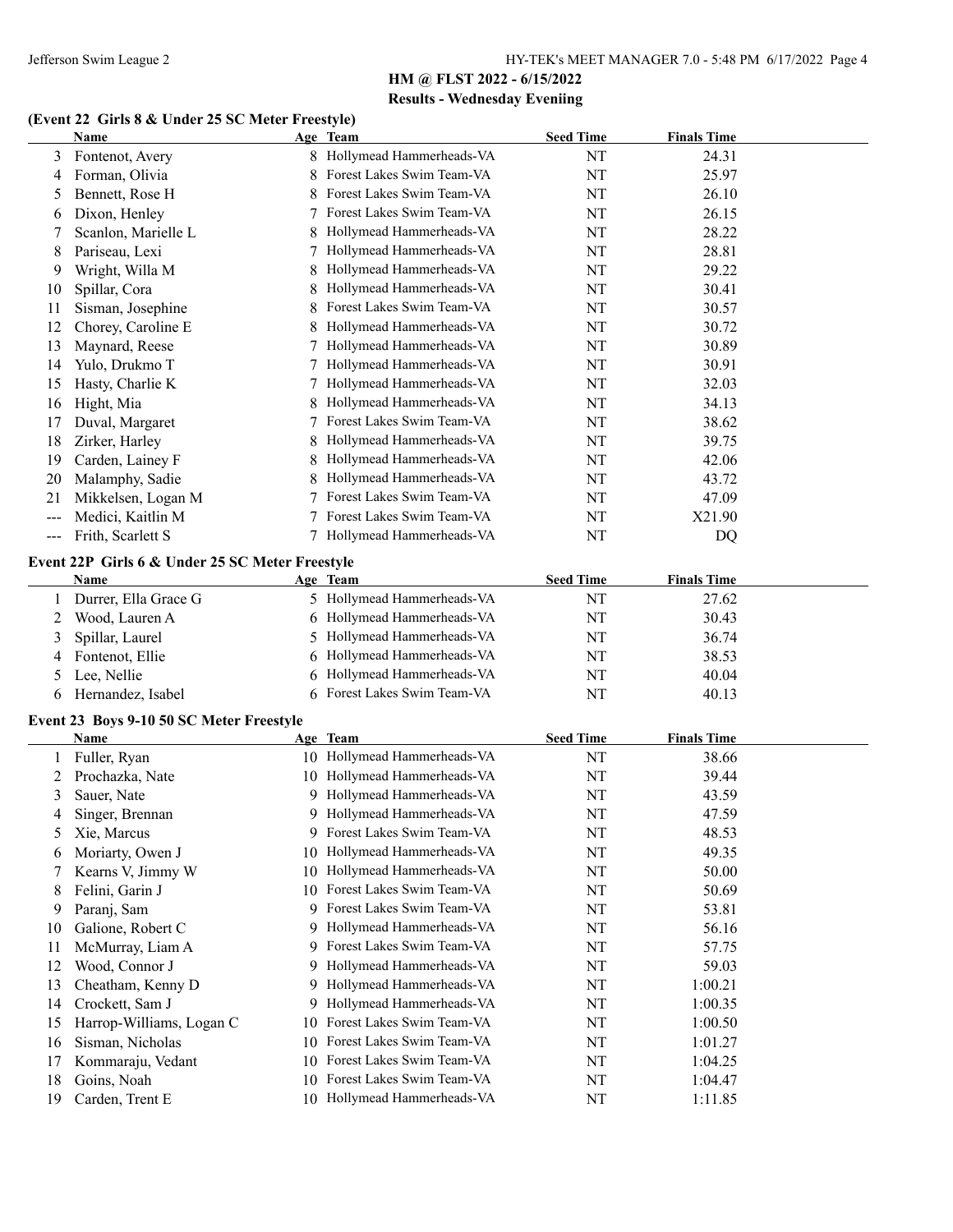#### **(Event 23 Boys 9-10 50 SC Meter Freestyle)**

|    | <b>Name</b>           | Age Team                    | <b>Seed Time</b> | <b>Finals Time</b> |
|----|-----------------------|-----------------------------|------------------|--------------------|
| 20 | Zirker, Jack          | 9 Hollymead Hammerheads-VA  | NT               | 1:12.47            |
|    | 21 Mikkelsen, Benson  | 9 Forest Lakes Swim Team-VA | NT               | 1:13.06            |
|    | 22 Park, Alex         | 9 Hollymead Hammerheads-VA  | NT               | 1:16.41            |
|    | 23 Brannock, Andrew L | 9 Forest Lakes Swim Team-VA | NT               | 1:42.28            |
|    | 24 Chamakuri, Anish   | 9 Hollymead Hammerheads-VA  | NT               | 1:54.50            |
|    | --- Liening, Daniel M | 10 Hollymead Hammerheads-VA | NT               | DO                 |

#### **Event 24 Girls 9-10 50 SC Meter Freestyle**

|                           | Name                 |     | Age Team                     | <b>Seed Time</b> | <b>Finals Time</b> |  |
|---------------------------|----------------------|-----|------------------------------|------------------|--------------------|--|
|                           | Maynard, Addey       | 10. | Hollymead Hammerheads-VA     | NT               | 37.03              |  |
|                           | Brodhead, Cecilia A  | 10. | Forest Lakes Swim Team-VA    | NT               | 45.75              |  |
| 3                         | Howard, Rachael A    |     | 10 Forest Lakes Swim Team-VA | NT               | 46.97              |  |
| 4                         | Tyler, Annaliese M   | 9   | Hollymead Hammerheads-VA     | NT               | 50.35              |  |
| 5.                        | Lee, Phoebe          |     | 10 Hollymead Hammerheads-VA  | NT               | 51.44              |  |
| 6                         | Everett, Aurelia R   | 9.  | Hollymead Hammerheads-VA     | NT               | 52.50              |  |
|                           | Kelly, Jane M        | 10. | Forest Lakes Swim Team-VA    | NT               | 54.82              |  |
| 8                         | Epperson, Leyla      | 10. | Hollymead Hammerheads-VA     | NT               | 55.59              |  |
| 9                         | Bloomer, Emilia      |     | 10 Forest Lakes Swim Team-VA | NT               | 59.90              |  |
| 10                        | Ortiz, Amelia C      | 9.  | Hollymead Hammerheads-VA     | NT               | 1:00.82            |  |
| 11                        | Lennon, Quinn S      | 9   | Hollymead Hammerheads-VA     | NT               | 1:13.38            |  |
| 12                        | Duval, Mary-Grace    |     | Forest Lakes Swim Team-VA    | NT               | 1:20.94            |  |
| 13                        | Linville, Brittany A | 10. | Hollymead Hammerheads-VA     | NT               | 1:37.62            |  |
| $\qquad \qquad -\qquad -$ | Maynard, Brynn       |     | Hollymead Hammerheads-VA     | NT               | DQ                 |  |

#### **Event 25 Boys 11-12 50 SC Meter Freestyle**

|                   | Name                 |                 | Age Team                  | <b>Seed Time</b> | <b>Finals Time</b> |  |
|-------------------|----------------------|-----------------|---------------------------|------------------|--------------------|--|
|                   | Xie, William         | 12 <sup>1</sup> | Forest Lakes Swim Team-VA | NT               | 32.19              |  |
|                   | Fu, Rick O           |                 | Forest Lakes Swim Team-VA | NT               | 38.78              |  |
| 3                 | Thomas, Caleb P      | 12              | Hollymead Hammerheads-VA  | NT               | 40.37              |  |
| 4                 | Pariseau, Drew       |                 | Hollymead Hammerheads-VA  | NT               | 40.87              |  |
| 5                 | Hawker, Conner       | 12              | Forest Lakes Swim Team-VA | NT               | 42.75              |  |
| 6                 | Hall, Jackson        |                 | Hollymead Hammerheads-VA  | NT               | 42.78              |  |
|                   | Littlefield, Jay     | 12.             | Hollymead Hammerheads-VA  | NT               | 42.91              |  |
| 8                 | Haubert, Jacob M     | 12.             | Forest Lakes Swim Team-VA | NT               | 43.78              |  |
| 9                 | Rankin, William M    |                 | Forest Lakes Swim Team-VA | NT               | 44.15              |  |
| 10                | Brannock, Nathan A   | 12.             | Forest Lakes Swim Team-VA | NT               | 48.00              |  |
| 11                | Agarwal, Nathan      |                 | Forest Lakes Swim Team-VA | NT               | 48.91              |  |
| 12                | Facer, Jacob R       | 12.             | Hollymead Hammerheads-VA  | NT               | 51.69              |  |
| 13                | Mikkelsen, Brigham A | 12.             | Forest Lakes Swim Team-VA | NT               | 55.62              |  |
| 14                | Zheng, Junhao        |                 | Hollymead Hammerheads-VA  | NT               | 57.10              |  |
| 15                | Allred, Pax          |                 | Forest Lakes Swim Team-VA | NT               | 1:02.50            |  |
| $\qquad \qquad -$ | Walker, Latham       |                 | Hollymead Hammerheads-VA  | NT               | DO                 |  |

#### **Event 26 Girls 11-12 50 SC Meter Freestyle**

|   | Name                | Age Team                     | <b>Seed Time</b> | <b>Finals Time</b> |
|---|---------------------|------------------------------|------------------|--------------------|
|   | Ni, Sarah           | 12 Forest Lakes Swim Team-VA | NT               | 36.31              |
|   | 2 Hill, Sasha D     | Hollymead Hammerheads-VA     | NT               | 40.15              |
|   | 3 Heo, Sydney       | 12 Hollymead Hammerheads-VA  | NT               | 40.78              |
| 4 | Lyons, Katie        | 12 Hollymead Hammerheads-VA  | NT               | 40.91              |
|   | 5 Ritter, Paige     | 11 Forest Lakes Swim Team-VA | NT               | 41.16              |
|   | 6 Howard, Addison K | 12 Forest Lakes Swim Team-VA | NT               | 41.69              |
|   | Heron, Lily         | 12 Forest Lakes Swim Team-VA | NT               | 41.79              |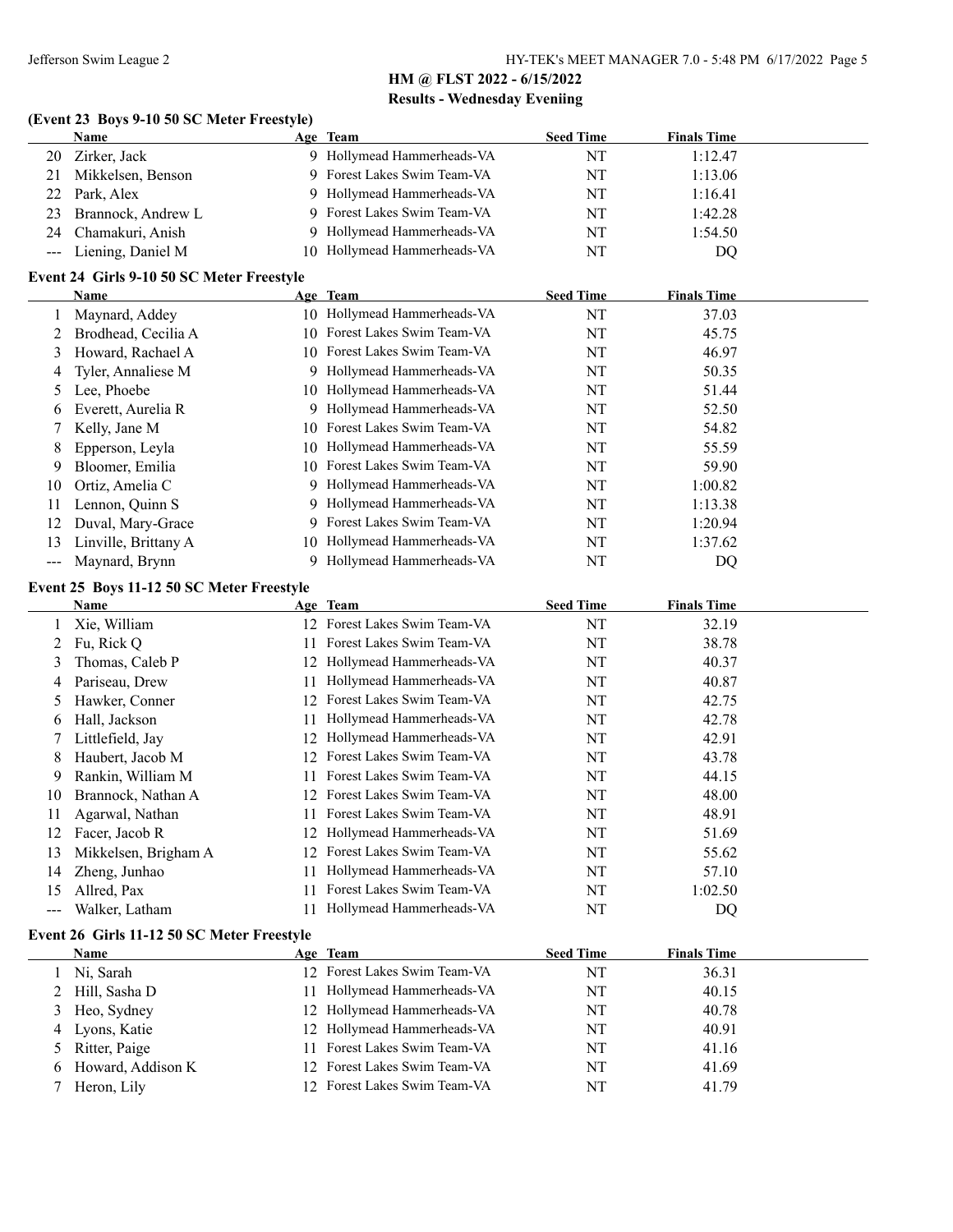#### **(Event 26 Girls 11-12 50 SC Meter Freestyle)**

|    | Name                                       |     | Age Team                     | <b>Seed Time</b> | <b>Finals Time</b> |  |
|----|--------------------------------------------|-----|------------------------------|------------------|--------------------|--|
| 8  | Hudtloff, Savannah C                       |     | 12 Forest Lakes Swim Team-VA | NT               | 41.90              |  |
| 9  | Spofford, Claire W                         |     | 12 Forest Lakes Swim Team-VA | NT               | 42.78              |  |
| 10 | Curtis, Olivia G                           |     | 12 Forest Lakes Swim Team-VA | NT               | 42.84              |  |
| 11 | Peterson, Pia E                            |     | 12 Hollymead Hammerheads-VA  | NT               | 45.09              |  |
| 12 | Cunningham, Brianna E                      |     | 12 Hollymead Hammerheads-VA  | NT               | 45.50              |  |
| 13 | Duval, Catherine                           |     | 12 Forest Lakes Swim Team-VA | NT               | 46.53              |  |
| 14 | Harper, Elena                              | 12  | Hollymead Hammerheads-VA     | NT               | 46.62              |  |
| 15 | Hight, Lily                                | 11  | Hollymead Hammerheads-VA     | NT               | 47.34              |  |
| 16 | Lee, Charlotte                             | 12  | Hollymead Hammerheads-VA     | NT               | 47.90              |  |
| 17 | Singla, Ananya                             | 11  | Forest Lakes Swim Team-VA    | NT               | 48.12              |  |
| 18 | Zhang, Sylvia                              | 12  | Forest Lakes Swim Team-VA    | NT               | 54.66              |  |
| 19 | Dunn, Sadie                                | 11. | Forest Lakes Swim Team-VA    | NT               | 58.12              |  |
| 20 | Duval, Claire                              |     | 11 Forest Lakes Swim Team-VA | NT               | 1:05.97            |  |
|    | Event 27 Boys 13-14 50 SC Meter Freestyle  |     |                              |                  |                    |  |
|    | Name                                       |     | Age Team                     | <b>Seed Time</b> | <b>Finals Time</b> |  |
| 1  | Malone, Linus B                            |     | 14 Hollymead Hammerheads-VA  | NT               | 29.78              |  |
| 2  | Shue, Eli                                  |     | 14 Forest Lakes Swim Team-VA | NT               | 31.72              |  |
| 3  | Pariseau, Evan                             | 13  | Hollymead Hammerheads-VA     | NT               | 32.69              |  |
| 4  | Coleman, Amos A                            | 13  | Hollymead Hammerheads-VA     | NT               | 33.25              |  |
| 5  | Binter, Alexander "aj" J                   | 14  | Forest Lakes Swim Team-VA    | NT               | 33.66              |  |
| 6  | Singer, Caden                              | 13  | Hollymead Hammerheads-VA     | NT               | 34.84              |  |
| 7  | Bienz, Shaun S                             | 13  | Hollymead Hammerheads-VA     | NT               | 35.54              |  |
| 8  | Duval, Paul                                | 14  | Forest Lakes Swim Team-VA    | NT               | 39.72              |  |
| 9  | Owney, Madden                              |     | 13 Hollymead Hammerheads-VA  | NT               | 47.60              |  |
|    | Event 28 Girls 13-14 50 SC Meter Freestyle |     |                              |                  |                    |  |
|    | Name                                       |     | Age Team                     | <b>Seed Time</b> | <b>Finals Time</b> |  |
| 1  | Czirjak, Sara E                            |     | 14 Forest Lakes Swim Team-VA | NT               | 29.84              |  |
| 2  | Fix, Ryleigh                               |     | 14 Hollymead Hammerheads-VA  | NT               | 32.72              |  |
| 3  | Barclay, Sydney                            |     | 14 Hollymead Hammerheads-VA  | NT               | 34.28              |  |
| 4  | Curtis, Caroline R                         | 13  | Forest Lakes Swim Team-VA    | NT               | 34.47              |  |
| 5  | Hornsby, Kathryn                           | 14  | Hollymead Hammerheads-VA     | NT               | 36.94              |  |
| 6  | Pellathy, Rohan                            |     | 13 Forest Lakes Swim Team-VA | NT               | 38.68              |  |
| 7  | Everett, Arii D                            | 13  | Hollymead Hammerheads-VA     | NT               | 44.87              |  |
| 8  | Adams, Mary                                |     | 14 Hollymead Hammerheads-VA  | NT               | 56.00              |  |
|    | Event 29 Boys 15-18 50 SC Meter Freestyle  |     |                              |                  |                    |  |
|    | <b>Name</b>                                |     | Age Team                     | <b>Seed Time</b> | <b>Finals Time</b> |  |
| 1  | Hodges, Joshua R                           |     | 15 Hollymead Hammerheads-VA  | NT               | 25.34              |  |
| 2  | Velasquez, Luke E                          | 17  | Hollymead Hammerheads-VA     | NT               | 26.31              |  |
| 3  | Pixton, Derek                              | 16  | Hollymead Hammerheads-VA     | NT               | 31.37              |  |
| 4  | Marri, Akhil                               | 15  | Hollymead Hammerheads-VA     | NT               | 33.40              |  |
| 5  | McLaughlin, Sean A                         | 15  | Forest Lakes Swim Team-VA    | NT               | 33.50              |  |
| 6  | Warfel, Max                                | 15  | Hollymead Hammerheads-VA     | NT               | 35.12              |  |
|    | Event 30 Girls 15-18 50 SC Meter Freestyle |     |                              |                  |                    |  |
|    | Name                                       |     | Age Team                     | <b>Seed Time</b> | <b>Finals Time</b> |  |
| 1  | Trader, Marissa Y                          |     | 16 Forest Lakes Swim Team-VA | NT               | 31.00              |  |
| 2  | Czirjak, Eve M                             | 17  | Forest Lakes Swim Team-VA    | NT               | 32.03              |  |
| 3  | Altherr, Vaile K                           | 16  | Hollymead Hammerheads-VA     | NT               | 34.97              |  |
| 4  | Epperly, Reagan L                          | 17  | Hollymead Hammerheads-VA     | NT               | 36.75              |  |
| 5  | Avery, Madeleine I                         |     | 15 Hollymead Hammerheads-VA  | NT               | 37.50              |  |
|    |                                            |     |                              |                  |                    |  |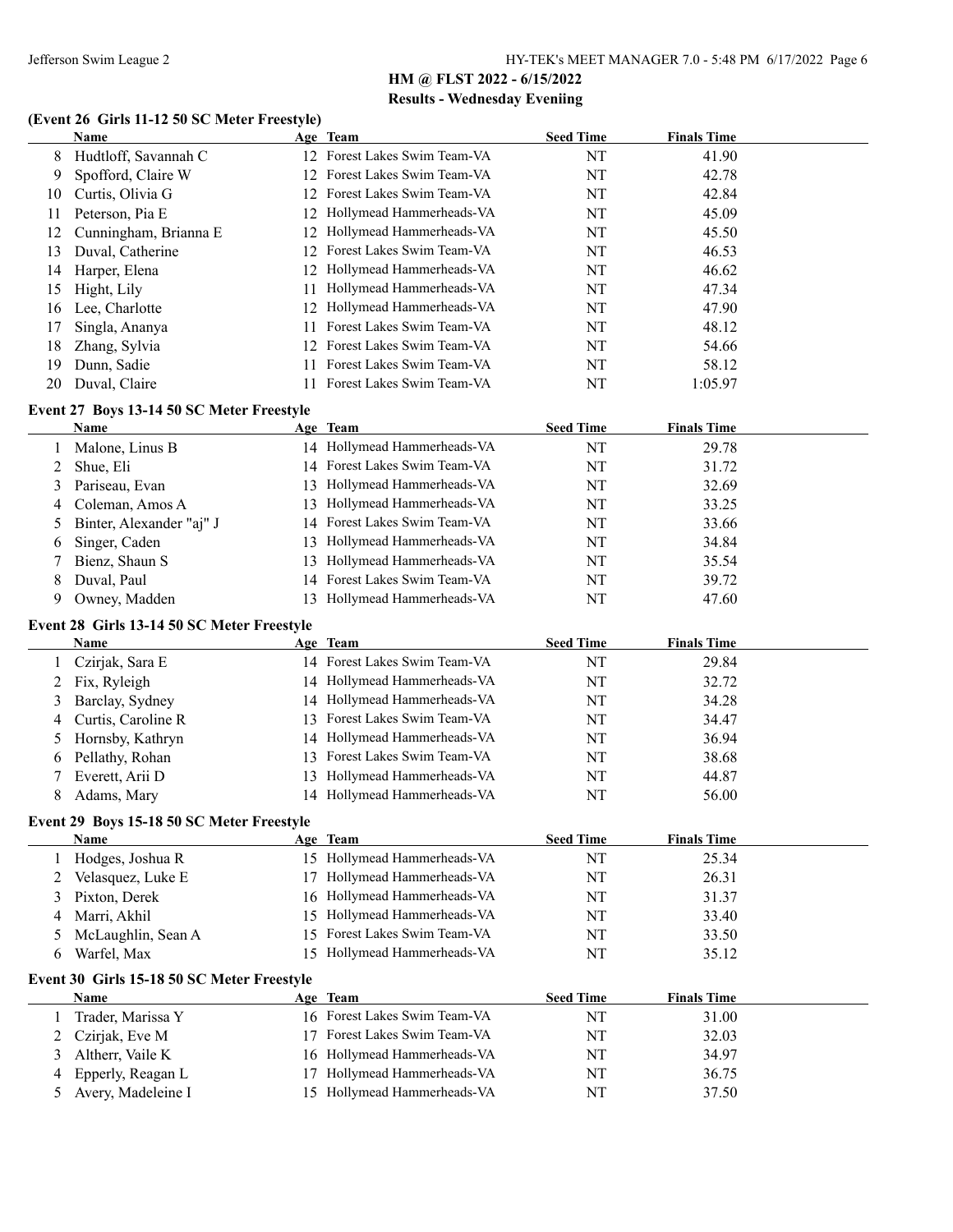#### **(Event 30 Girls 15-18 50 SC Meter Freestyle)**

|    | Name               | Age Team                     | <b>Seed Time</b> | <b>Finals Time</b> |
|----|--------------------|------------------------------|------------------|--------------------|
| 6  | Everett, Rhyli A   | 15 Hollymead Hammerheads-VA  | ΝΊ               | 37.72              |
|    | 7 King, Faith V    | 15 Hollymead Hammerheads-VA  | NT               | 38.53              |
| 8. | Grimes, Victoria S | 16 Forest Lakes Swim Team-VA | NT               | 38.93              |
| 9  | Megginson, Emma C  | 17 Hollymead Hammerheads-VA  | NT               | 41.81              |
| 10 | Dunn, Kalli        | 15 Forest Lakes Swim Team-VA | NΤ               | 48.22              |

#### **Event 31 Boys 8 & Under 25 SC Meter Breaststroke**

| Name                                              |  | Age Team                    | <b>Seed Time</b> | <b>Finals Time</b> |  |  |
|---------------------------------------------------|--|-----------------------------|------------------|--------------------|--|--|
| Easton, Ryder                                     |  | 8 Hollymead Hammerheads-VA  | NT               | 26.93              |  |  |
| 2 Rapp, Owen R                                    |  | 8 Forest Lakes Swim Team-VA | NT               | 29.38              |  |  |
| 3 Hodges, Noah M                                  |  | 7 Hollymead Hammerheads-VA  | NT               | 31.81              |  |  |
| 4 Gander, Drew J                                  |  | 7 Hollymead Hammerheads-VA  | NT               | 34.04              |  |  |
| 5 Hernandez, Gabriel                              |  | 8 Forest Lakes Swim Team-VA | NT               | 47.66              |  |  |
| --- Choo, Andrew                                  |  | 8 Hollymead Hammerheads-VA  | NT               | DQ                 |  |  |
| --- Kelly, Edward L                               |  | 8 Forest Lakes Swim Team-VA | NT               | DQ                 |  |  |
| --- Rankin, Preston P                             |  | 8 Forest Lakes Swim Team-VA | NT               | DQ                 |  |  |
| Event 32 Girls 8 & Under 25 SC Meter Breaststroke |  |                             |                  |                    |  |  |

#### **Name Age Team Seed Time Finals Time** 1 Durrer, Emily Claire C 8 Hollymead Hammerheads-VA NT 25.25 2 McCready, Clara J 8 Hollymead Hammerheads-VA NT 28.97 3 Medici, Molly M 8 Forest Lakes Swim Team-VA NT 29.22 4 Medici, Kaitlin M 7 Forest Lakes Swim Team-VA NT 35.43 --- Dixon, Henley 7 Forest Lakes Swim Team-VA NT DQ --- Pariseau, Lexi 7 Hollymead Hammerheads-VA NT DQ --- Hight, Mia and Sandwick and Sandwick and Sandwick Hammerheads-VA NT NT DQ -- Spillar, Cora 68 Hollymead Hammerheads-VA NT NT DQ

#### **Event 33 Boys 9-10 50 SC Meter Breaststroke**

|                                 | Name               | Age Team                     | <b>Seed Time</b> | <b>Finals Time</b> |
|---------------------------------|--------------------|------------------------------|------------------|--------------------|
|                                 | Litton, Will B     | 10 Hollymead Hammerheads-VA  | NT               | 50.66              |
|                                 | Gander, Ryan W     | 10 Hollymead Hammerheads-VA  | NT               | 53.65              |
|                                 | Greenberg, Evan K  | 10 Hollymead Hammerheads-VA  | NT               | 54.43              |
| 4                               | Sauer, Nate        | 9 Hollymead Hammerheads-VA   | NT               | 58.93              |
|                                 | Felini, Garin J    | 10 Forest Lakes Swim Team-VA | NT               | 1:11.50            |
| 6                               | Peterson, Evan D   | 10 Hollymead Hammerheads-VA  | NT               | 1:21.22            |
|                                 | Brannock, Andrew L | 9 Forest Lakes Swim Team-VA  | NT               | 1:45.44            |
| $\frac{1}{2}$ and $\frac{1}{2}$ | Xie, Marcus        | 9 Forest Lakes Swim Team-VA  | NT               | DQ                 |
| $\qquad \qquad - -$             | Cheatham, Kenny D  | 9 Hollymead Hammerheads-VA   | NT               | DQ                 |
| $---$                           | Goins, Noah        | 10 Forest Lakes Swim Team-VA | NT               | DQ                 |
|                                 | Singer, Brennan    | 9 Hollymead Hammerheads-VA   | NT               | DQ                 |
|                                 | Galione, Robert C  | 9 Hollymead Hammerheads-VA   | NT               | DQ                 |
|                                 |                    |                              |                  |                    |

#### **Event 34 Girls 9-10 50 SC Meter Breaststroke**

|   | Name                  | Age Team                     | <b>Seed Time</b> | <b>Finals Time</b> |  |
|---|-----------------------|------------------------------|------------------|--------------------|--|
|   | Durrer, Libby Anne A  | 10 Hollymead Hammerheads-VA  | NT               | 51.63              |  |
|   | Elmore, Molly M       | 9 Hollymead Hammerheads-VA   | NT               | 53.44              |  |
| 3 | Moriarty, Molly E     | 10 Hollymead Hammerheads-VA  | NT               | 1:01.06            |  |
|   | 4 Kelly, Jane M       | 10 Forest Lakes Swim Team-VA | NT               | 1:09.59            |  |
|   | --- Howard, Rachael A | 10 Forest Lakes Swim Team-VA | NT               | X1:11.35           |  |
|   | --- Bang, Chloe       | 9 Forest Lakes Swim Team-VA  | NT               | DQ.                |  |
|   | --- Hawker, Morgan    | 10 Forest Lakes Swim Team-VA | NT               | DQ                 |  |
|   | --- Epperson, Leyla   | 10 Hollymead Hammerheads-VA  | NT               | DO.                |  |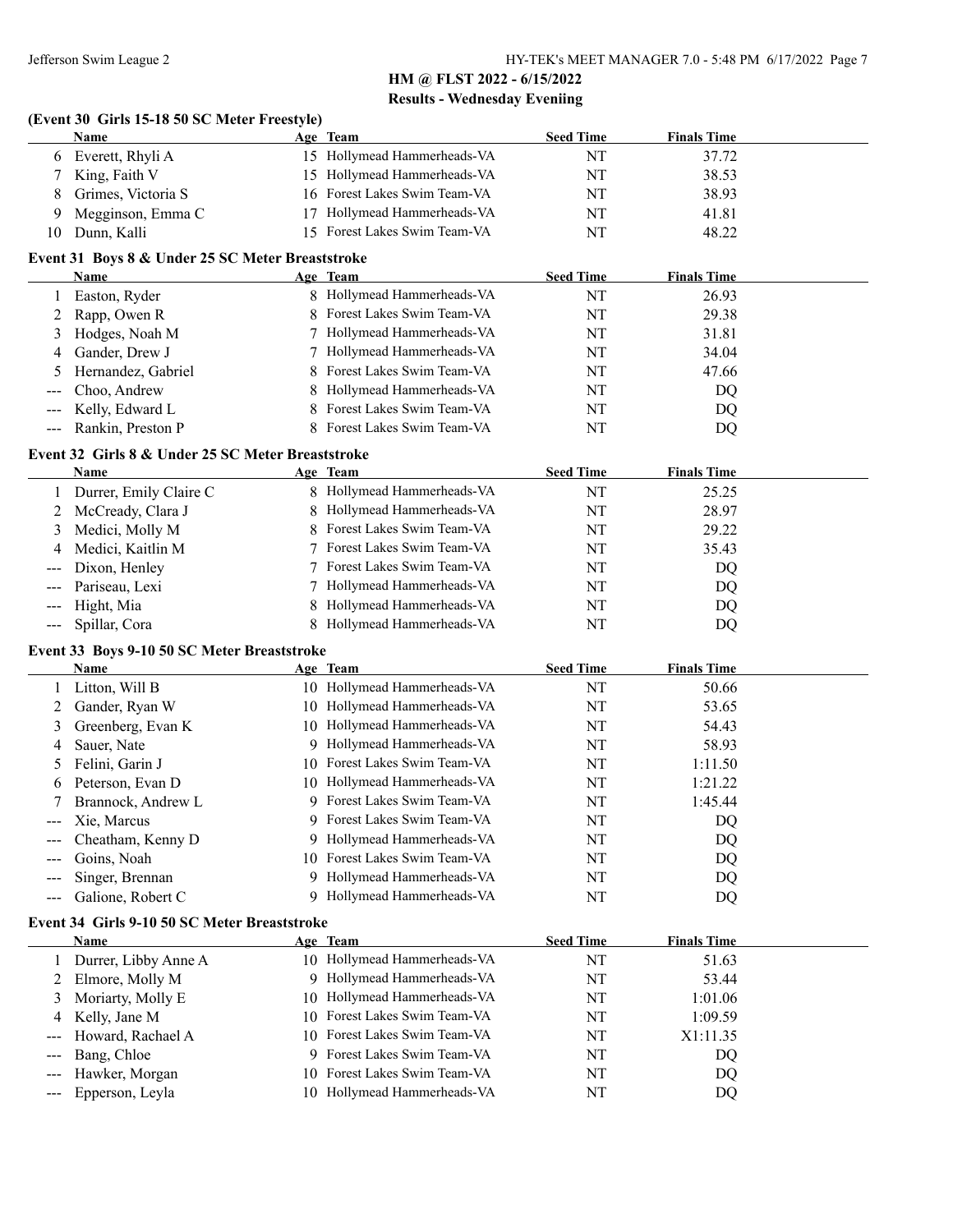## **(Event 34 Girls 9-10 50 SC Meter Breaststroke)**

|                     | Name                                          |     | Age Team                                                   | <b>Seed Time</b> | <b>Finals Time</b> |  |
|---------------------|-----------------------------------------------|-----|------------------------------------------------------------|------------------|--------------------|--|
|                     | Medici, Madeline K                            |     | 10 Forest Lakes Swim Team-VA                               | NT               | DQ                 |  |
|                     | Event 35 Boys 11-12 50 SC Meter Breaststroke  |     |                                                            |                  |                    |  |
|                     | Name                                          |     | Age Team                                                   | <b>Seed Time</b> | <b>Finals Time</b> |  |
| 1                   | Binter, Zachary W                             |     | 12 Forest Lakes Swim Team-VA                               | NT               | 39.47              |  |
| 2                   | Wang, Andrew Y                                |     | 12 Forest Lakes Swim Team-VA                               | NT               | 42.25              |  |
| 3                   | Brubaker, Everett C                           |     | 12 Hollymead Hammerheads-VA                                | NT               | 43.34              |  |
| 4                   | Dumene, Daniel R                              | 11  | Hollymead Hammerheads-VA                                   | NT               | 44.69              |  |
| 5                   | Hall, Collin                                  |     | 12 Hollymead Hammerheads-VA                                | NT               | 47.53              |  |
| 6                   | Hansen, Alex                                  | 11  | Hollymead Hammerheads-VA                                   | NT               | 47.75              |  |
| 7                   | Pariseau, Drew                                | 11  | Hollymead Hammerheads-VA                                   | NT               | 53.12              |  |
| 8                   | Firth, Judah D                                | 11  | Forest Lakes Swim Team-VA                                  | NT               | 55.25              |  |
| 9                   | Thomas, Caleb P                               | 12  | Hollymead Hammerheads-VA                                   | NT               | 1:00.13            |  |
| 10                  | Brannock, Nathan A                            | 12  | Forest Lakes Swim Team-VA                                  | NT               | 1:10.00            |  |
| $---$               | Mikkelsen, Brigham A                          | 12  | Forest Lakes Swim Team-VA                                  | NT               | DQ                 |  |
| $--$                | Haubert, Jacob M                              |     | 12 Forest Lakes Swim Team-VA                               | NT               | DQ                 |  |
|                     | Event 36 Girls 11-12 50 SC Meter Breaststroke |     |                                                            |                  |                    |  |
|                     | <b>Name</b>                                   |     | Age Team                                                   | <b>Seed Time</b> | <b>Finals Time</b> |  |
| 1                   | Medici, Reagan M                              |     | 12 Forest Lakes Swim Team-VA                               | NT               | 44.96              |  |
| 2                   | Owney, Scarlett                               | 11. | Hollymead Hammerheads-VA                                   | NT               | 52.41              |  |
| 3                   | Harrison, Claire                              | 11  | Hollymead Hammerheads-VA                                   | NT               | 53.22              |  |
| 4                   | Lyons, Katie                                  | 12  | Hollymead Hammerheads-VA                                   | NT               | 54.25              |  |
| 5                   | Peterson, Pia E                               | 12  | Hollymead Hammerheads-VA                                   | NT               | 58.65              |  |
|                     | Dunn, Sadie                                   | 11  | Forest Lakes Swim Team-VA                                  | NT               | DQ                 |  |
|                     | Heron, Lily                                   | 12  | Forest Lakes Swim Team-VA                                  | NT               | DQ                 |  |
| $\qquad \qquad - -$ | Howard, Addison K                             |     | 12 Forest Lakes Swim Team-VA                               | NT               | DQ                 |  |
|                     | Event 37 Boys 13-14 50 SC Meter Breaststroke  |     |                                                            |                  |                    |  |
|                     | Name                                          |     | Age Team                                                   | <b>Seed Time</b> | <b>Finals Time</b> |  |
| 1                   | Ding, Aiden C                                 |     | 14 Forest Lakes Swim Team-VA                               | NT               | 34.32              |  |
| 2                   | Easton, Chase                                 |     | 13 Hollymead Hammerheads-VA                                | NT               | 35.88              |  |
| 3                   | Hansen, Jack                                  |     | 13 Hollymead Hammerheads-VA                                | NT               | 40.47              |  |
| 4                   | Fix, Ryan                                     | 14  | Hollymead Hammerheads-VA                                   | NT               | 40.54              |  |
| 5                   | Binter, Alexander "aj" J                      |     | 14 Forest Lakes Swim Team-VA                               | NT               | 47.22              |  |
| 6                   | Bienz, Shaun S                                | 13  | Hollymead Hammerheads-VA                                   | NT               | 54.65              |  |
| 7                   | Owney, Madden                                 |     | 13 Hollymead Hammerheads-VA                                | NT               | 57.31              |  |
|                     |                                               |     |                                                            |                  |                    |  |
|                     | Event 38 Girls 13-14 50 SC Meter Breaststroke |     |                                                            |                  |                    |  |
|                     | <b>Name</b>                                   |     | Age Team                                                   | <b>Seed Time</b> | <b>Finals Time</b> |  |
| 1                   | Scott, Anna                                   |     | 13 Hollymead Hammerheads-VA<br>14 Hollymead Hammerheads-VA | NT<br>NT         | 45.53<br>47.47     |  |
| 2                   | Jones, Emilia C                               |     | Forest Lakes Swim Team-VA                                  |                  |                    |  |
| 3                   | Firth, Liza M                                 | 13  | 14 Hollymead Hammerheads-VA                                | NT               | 49.94              |  |
| 4                   | Barclay, Sydney                               |     | 14 Hollymead Hammerheads-VA                                | NT               | 53.97              |  |
| 5                   | Adams, Mary                                   |     |                                                            | NT               | 1:09.03            |  |
|                     | Event 39 Boys 15-18 50 SC Meter Breaststroke  |     |                                                            |                  |                    |  |
|                     | Name                                          |     | Age Team                                                   | <b>Seed Time</b> | <b>Finals Time</b> |  |
| 1                   | Elmore, Lance M                               |     | 15 Hollymead Hammerheads-VA                                | NT               | 34.66              |  |
| 2                   | Kidd, Tanner                                  |     | 15 Hollymead Hammerheads-VA                                | NT               | 35.56              |  |
| 3                   | Brubaker, Wyatt W                             |     | 16 Hollymead Hammerheads-VA                                | NT               | 44.66              |  |
| 4                   | Owney, Reese                                  |     | 16 Hollymead Hammerheads-VA                                | NT               | 45.44              |  |
| 5                   | Pixton, Derek                                 |     | 16 Hollymead Hammerheads-VA                                | NT               | 53.13              |  |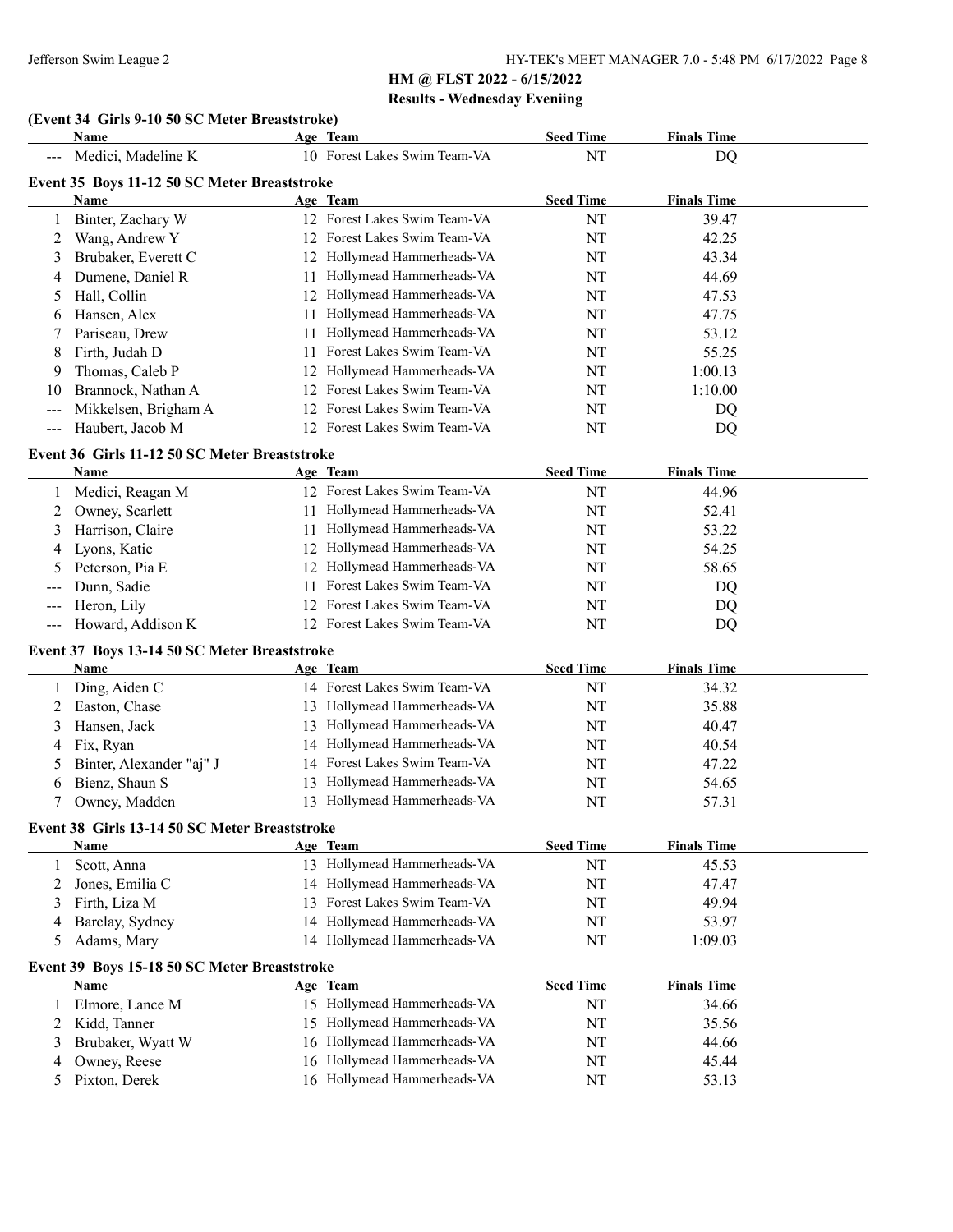#### **Event 40 Girls 15-18 50 SC Meter Breaststroke**

|   | Name              | <u>Age Team</u>              | <b>Seed Time</b> | <b>Finals Time</b> |
|---|-------------------|------------------------------|------------------|--------------------|
|   | Fix, Cayden       | 17 Hollymead Hammerheads-VA  | NT               | 40.12              |
|   | 2 Kidd, Ruby      | 18 Hollymead Hammerheads-VA  | NT               | 43.59              |
| 3 | Whittaker, Stella | 18 Hollymead Hammerheads-VA  | NT               | 44.25              |
| 4 | Dugas, Georgia K  | 15 Hollymead Hammerheads-VA  | NT               | 44.37              |
|   | 5 Kim, Olivia     | 16 Forest Lakes Swim Team-VA | NT               | 47.19              |
|   | Maynard, Riley    | 15 Hollymead Hammerheads-VA  | NT               | 48.68              |

## **Event 41 Boys 8 & Under 25 SC Meter Backstroke**

|     | Name               |   | Age Team                  | <b>Seed Time</b> | <b>Finals Time</b> |  |
|-----|--------------------|---|---------------------------|------------------|--------------------|--|
|     | Harrison, Joshua   |   | Hollymead Hammerheads-VA  | NT               | 25.47              |  |
|     | Dailey, Max        | 8 | Forest Lakes Swim Team-VA | NT               | 25.59              |  |
| 3   | Hodges, Noah M     |   | Hollymead Hammerheads-VA  | NT               | 27.41              |  |
| 4   | Littlefield, Colin |   | Hollymead Hammerheads-VA  | NT               | 29.57              |  |
| 5.  | Rapp, Owen R       |   | Forest Lakes Swim Team-VA | NT               | 31.03              |  |
| b   | Lyu, Enoch         |   | Forest Lakes Swim Team-VA | NT               | 32.88              |  |
|     | Kelly, Edward L    |   | Forest Lakes Swim Team-VA | NT               | 33.28              |  |
| 8   | Pariseau, Adam     |   | Hollymead Hammerheads-VA  | NT               | 33.54              |  |
| 9   | Prochazka, Zeke    |   | Hollymead Hammerheads-VA  | NT               | 36.72              |  |
| 10  | Bienz, Waylon I    |   | Hollymead Hammerheads-VA  | NT               | 37.81              |  |
| 11  | Wikoff, Evan       | 8 | Hollymead Hammerheads-VA  | NT               | 37.91              |  |
| 12  | Yulo, Rigsang R    |   | Hollymead Hammerheads-VA  | NT               | 38.03              |  |
| 13  | Harpin, Oliver     |   | Forest Lakes Swim Team-VA | NT               | 43.38              |  |
| 14  | Singla, Arnie      |   | Forest Lakes Swim Team-VA | NT               | 48.06              |  |
| 15  | Cann, Vince        |   | Hollymead Hammerheads-VA  | NT               | 55.65              |  |
| 16  | Hu, Aaron X        |   | Forest Lakes Swim Team-VA | NT               | 1:02.38            |  |
| 17  | Sisman, John       |   | Forest Lakes Swim Team-VA | NT               | 1:07.97            |  |
| --- | Seek, Benjamin     |   | Forest Lakes Swim Team-VA | NT               | X33.16             |  |
| --- | Duval, Nicholas    |   | Forest Lakes Swim Team-VA | NT               | DQ                 |  |

#### **Event 41P Boys 6 & Under 25 SC Meter Backstroke**

| <b>Name</b>       | Age Team                    | <b>Seed Time</b> | <b>Finals Time</b> |  |
|-------------------|-----------------------------|------------------|--------------------|--|
| Dailey, Nolan     | 6 Forest Lakes Swim Team-VA | NT               | 44.31              |  |
| 2 Paulson, Trey M | 5 Hollymead Hammerheads-VA  | NT               | 1:06.46            |  |
|                   |                             |                  |                    |  |

## **Event 42 Girls 8 & Under 25 SC Meter Backstroke**

| Name                   |  | <b>Seed Time</b>                                                                                                                                                                                                                                                                                                                                                                                                | <b>Finals Time</b> |
|------------------------|--|-----------------------------------------------------------------------------------------------------------------------------------------------------------------------------------------------------------------------------------------------------------------------------------------------------------------------------------------------------------------------------------------------------------------|--------------------|
| Medici, Kaitlin M      |  | NT                                                                                                                                                                                                                                                                                                                                                                                                              | 26.41              |
| 2 Fontenot, Avery      |  | NT                                                                                                                                                                                                                                                                                                                                                                                                              | 29.41              |
| Yulo, Drukmo T         |  | NT                                                                                                                                                                                                                                                                                                                                                                                                              | 30.62              |
| Forman, Olivia         |  | NT                                                                                                                                                                                                                                                                                                                                                                                                              | 32.65              |
| Maynard, Reese         |  | NT                                                                                                                                                                                                                                                                                                                                                                                                              | 37.00              |
| Wright, Willa M        |  | NT                                                                                                                                                                                                                                                                                                                                                                                                              | 37.50              |
| Mikkelsen, Logan M     |  | NT                                                                                                                                                                                                                                                                                                                                                                                                              | 39.37              |
| Carden, Lainey F<br>-9 |  | NT                                                                                                                                                                                                                                                                                                                                                                                                              | 43.66              |
| Zirker, Harley         |  | NT                                                                                                                                                                                                                                                                                                                                                                                                              | 44.68              |
| Duval, Margaret        |  | NT                                                                                                                                                                                                                                                                                                                                                                                                              | 47.87              |
| Terlesky, Zoe          |  | NT                                                                                                                                                                                                                                                                                                                                                                                                              | 58.28              |
| Hasty, Charlie K       |  | NT                                                                                                                                                                                                                                                                                                                                                                                                              | DQ                 |
| Frith, Scarlett S      |  | NT                                                                                                                                                                                                                                                                                                                                                                                                              | DQ                 |
|                        |  | Age Team<br>7 Forest Lakes Swim Team-VA<br>8 Hollymead Hammerheads-VA<br>7 Hollymead Hammerheads-VA<br>8 Forest Lakes Swim Team-VA<br>7 Hollymead Hammerheads-VA<br>8 Hollymead Hammerheads-VA<br>7 Forest Lakes Swim Team-VA<br>8 Hollymead Hammerheads-VA<br>8 Hollymead Hammerheads-VA<br>7 Forest Lakes Swim Team-VA<br>7 Forest Lakes Swim Team-VA<br>Hollymead Hammerheads-VA<br>Hollymead Hammerheads-VA |                    |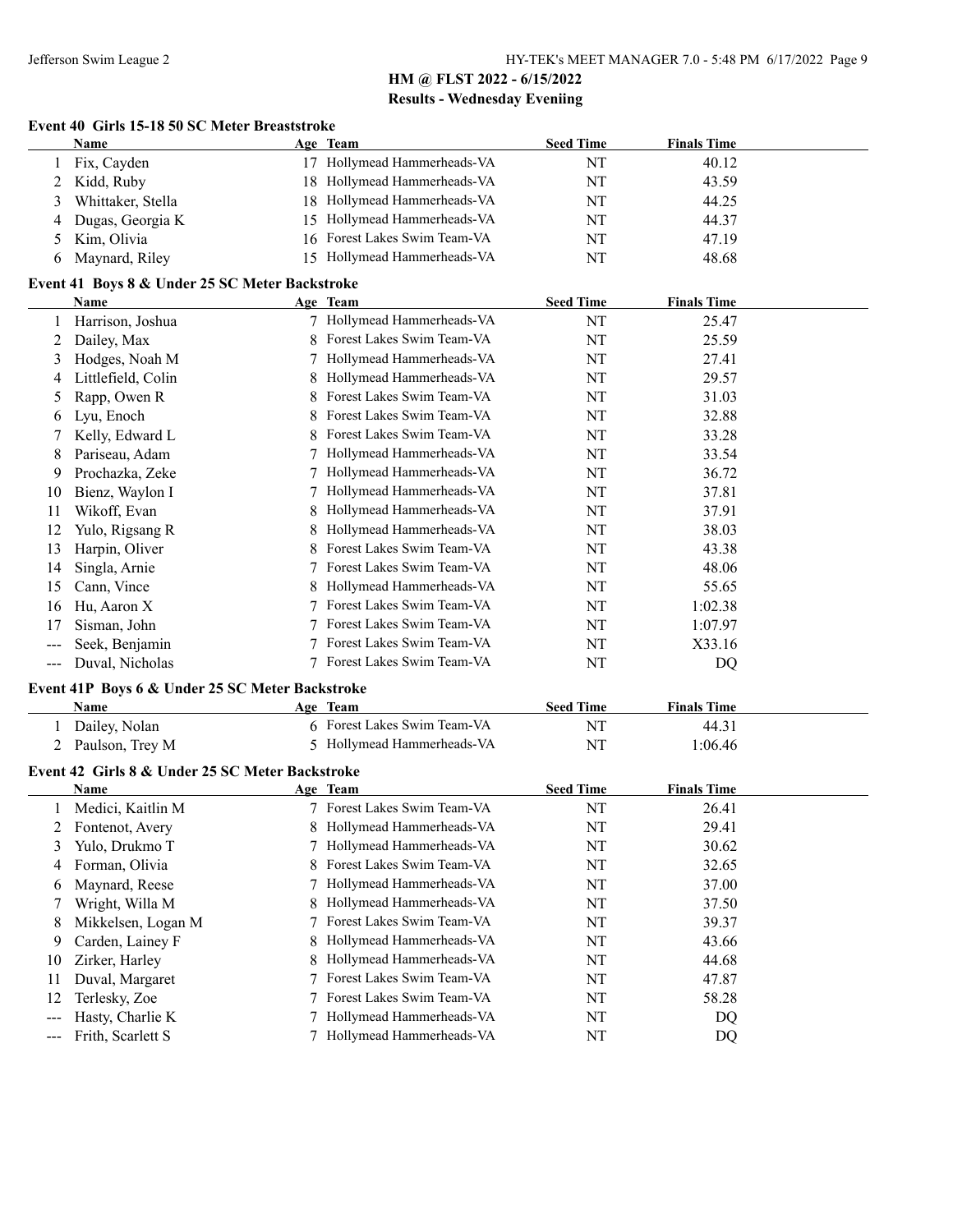#### **Event 42P Girls 6 & Under 25 SC Meter Backstroke**

| Name                                      |  | Age Team                   | <b>Seed Time</b> | <b>Finals Time</b> |  |  |
|-------------------------------------------|--|----------------------------|------------------|--------------------|--|--|
| Wood, Lauren A                            |  | 6 Hollymead Hammerheads-VA | NT               | 29.90              |  |  |
| 2 Durrer, Ella Grace G                    |  | 5 Hollymead Hammerheads-VA | NT               | 32.03              |  |  |
| 3 Spillar, Laurel                         |  | 5 Hollymead Hammerheads-VA | NT               | 34.91              |  |  |
| 4 Fontenot, Ellie                         |  | 6 Hollymead Hammerheads-VA | NT               | 48.41              |  |  |
| Event 43 Boys 9-10 50 SC Meter Backstroke |  |                            |                  |                    |  |  |

| Name                     |                          |                           | <b>Seed Time</b>                                                                                                                                                                                                                                                                                                                                                                                                               | <b>Finals Time</b> |  |
|--------------------------|--------------------------|---------------------------|--------------------------------------------------------------------------------------------------------------------------------------------------------------------------------------------------------------------------------------------------------------------------------------------------------------------------------------------------------------------------------------------------------------------------------|--------------------|--|
| Prochazka, Nate          |                          |                           | NT                                                                                                                                                                                                                                                                                                                                                                                                                             | 47.41              |  |
| Harrop-Williams, Logan C | 10                       | Forest Lakes Swim Team-VA | NT                                                                                                                                                                                                                                                                                                                                                                                                                             | 59.25              |  |
|                          |                          |                           | NT                                                                                                                                                                                                                                                                                                                                                                                                                             | 1:00.75            |  |
| Paranj, Sam              |                          |                           | NT                                                                                                                                                                                                                                                                                                                                                                                                                             | 1:04.94            |  |
| Crockett, Sam J          |                          |                           | NT                                                                                                                                                                                                                                                                                                                                                                                                                             | 1:06.62            |  |
| Escobar, Anders M        |                          |                           | NT                                                                                                                                                                                                                                                                                                                                                                                                                             | 1:13.00            |  |
| Park, Alex               |                          |                           | NT                                                                                                                                                                                                                                                                                                                                                                                                                             | 1:13.50            |  |
| Sisman, Nicholas         |                          |                           | NT                                                                                                                                                                                                                                                                                                                                                                                                                             | 1:17.82            |  |
| Mikkelsen, Benson        |                          |                           | NT                                                                                                                                                                                                                                                                                                                                                                                                                             | 1:54.00            |  |
| Chamakuri, Anish         |                          |                           | NT                                                                                                                                                                                                                                                                                                                                                                                                                             | 2:05.53            |  |
| Moriarty, Owen J         |                          |                           | NT                                                                                                                                                                                                                                                                                                                                                                                                                             | X1:02.34           |  |
| Kommaraju, Vedant        |                          |                           | NT                                                                                                                                                                                                                                                                                                                                                                                                                             | DQ                 |  |
| Carden, Trent E          |                          |                           | NT                                                                                                                                                                                                                                                                                                                                                                                                                             | DQ                 |  |
| Liening, Daniel M        | 10.                      |                           | NT                                                                                                                                                                                                                                                                                                                                                                                                                             | DQ                 |  |
|                          | 2<br>3 Kearns V, Jimmy W |                           | Age Team<br>10 Hollymead Hammerheads-VA<br>10 Hollymead Hammerheads-VA<br>9 Forest Lakes Swim Team-VA<br>9 Hollymead Hammerheads-VA<br>9 Forest Lakes Swim Team-VA<br>9 Hollymead Hammerheads-VA<br>10 Forest Lakes Swim Team-VA<br>9 Forest Lakes Swim Team-VA<br>9 Hollymead Hammerheads-VA<br>10 Hollymead Hammerheads-VA<br>Forest Lakes Swim Team-VA<br>10.<br>Hollymead Hammerheads-VA<br>10<br>Hollymead Hammerheads-VA |                    |  |

#### **Event 44 Girls 9-10 50 SC Meter Backstroke**

|    | <b>Name</b>          |     | Age Team                     | <b>Seed Time</b> | <b>Finals Time</b> |
|----|----------------------|-----|------------------------------|------------------|--------------------|
|    | Brodhead, Cecilia A  |     | 10 Forest Lakes Swim Team-VA | NT               | 53.28              |
|    | Everett, Aurelia R   | 9   | Hollymead Hammerheads-VA     | NT               | 59.78              |
| 3  | Howard, Rachael A    | 10. | Forest Lakes Swim Team-VA    | NT               | 1:00.47            |
| 4  | Lee, Phoebe          | 10- | Hollymead Hammerheads-VA     | NT               | 1:01.50            |
|    | 5 Tyler, Annaliese M | 9   | Hollymead Hammerheads-VA     | NT               | 1:01.66            |
| 6  | Hawker, Morgan       |     | 10 Forest Lakes Swim Team-VA | NT               | 1:03.12            |
|    | Maynard, Brynn       | 9   | Hollymead Hammerheads-VA     | NT               | 1:06.28            |
| 8  | Bloomer, Emilia      |     | 10 Forest Lakes Swim Team-VA | NT               | 1:09.50            |
| 9  | Ortiz, Amelia C      |     | 9 Hollymead Hammerheads-VA   | NT               | 1:13.72            |
| 10 | Duval, Mary-Grace    | 9   | Forest Lakes Swim Team-VA    | NT               | 1:34.50            |
| 11 | Linville, Brittany A | 10. | Hollymead Hammerheads-VA     | NT               | 1:45.40            |
|    | Lennon, Quinn S      | 9   | Hollymead Hammerheads-VA     | NT               | DQ                 |
|    | Allred, Emery        |     | Forest Lakes Swim Team-VA    | NT               | DQ                 |

#### **Event 45 Boys 11-12 50 SC Meter Backstroke**

|                                                                                                                                                                                                                                                                                                                                                                                                                                                                            | Name               |     | Age Team                     | <b>Seed Time</b> | <b>Finals Time</b> |  |
|----------------------------------------------------------------------------------------------------------------------------------------------------------------------------------------------------------------------------------------------------------------------------------------------------------------------------------------------------------------------------------------------------------------------------------------------------------------------------|--------------------|-----|------------------------------|------------------|--------------------|--|
|                                                                                                                                                                                                                                                                                                                                                                                                                                                                            | Schramm, Richard O | 11. | Hollymead Hammerheads-VA     | NT               | 42.19              |  |
|                                                                                                                                                                                                                                                                                                                                                                                                                                                                            | 2 Hawker, Conner   |     | 12 Forest Lakes Swim Team-VA | NT               | 50.56              |  |
| 3                                                                                                                                                                                                                                                                                                                                                                                                                                                                          | Littlefield, Jay   |     | 12 Hollymead Hammerheads-VA  | NT               | 52.78              |  |
| 4                                                                                                                                                                                                                                                                                                                                                                                                                                                                          | Hall, Jackson      | 11  | Hollymead Hammerheads-VA     | NT               | 56.12              |  |
|                                                                                                                                                                                                                                                                                                                                                                                                                                                                            | Walker, Latham     | 11. | Hollymead Hammerheads-VA     | NT               | 58.25              |  |
| 6                                                                                                                                                                                                                                                                                                                                                                                                                                                                          | Agarwal, Nathan    | 11  | Forest Lakes Swim Team-VA    | NT               | 1:00.34            |  |
|                                                                                                                                                                                                                                                                                                                                                                                                                                                                            | Zheng, Junhao      | 11. | Hollymead Hammerheads-VA     | NT               | 1:22.69            |  |
| $\frac{1}{2} \left( \frac{1}{2} \right) \left( \frac{1}{2} \right) \left( \frac{1}{2} \right) \left( \frac{1}{2} \right) \left( \frac{1}{2} \right) \left( \frac{1}{2} \right) \left( \frac{1}{2} \right) \left( \frac{1}{2} \right) \left( \frac{1}{2} \right) \left( \frac{1}{2} \right) \left( \frac{1}{2} \right) \left( \frac{1}{2} \right) \left( \frac{1}{2} \right) \left( \frac{1}{2} \right) \left( \frac{1}{2} \right) \left( \frac{1}{2} \right) \left( \frac$ | Allred, Pax        | 11. | Forest Lakes Swim Team-VA    | NT               | DQ                 |  |
| Event 46 Girls 11-12 50 SC Meter Backstroke                                                                                                                                                                                                                                                                                                                                                                                                                                |                    |     |                              |                  |                    |  |
|                                                                                                                                                                                                                                                                                                                                                                                                                                                                            | <b>Name</b>        |     | Age Team                     | <b>Seed Time</b> | <b>Finals Time</b> |  |
|                                                                                                                                                                                                                                                                                                                                                                                                                                                                            | Ni, Sarah          |     | 12 Forest Lakes Swim Team-VA | NT               | 43.28              |  |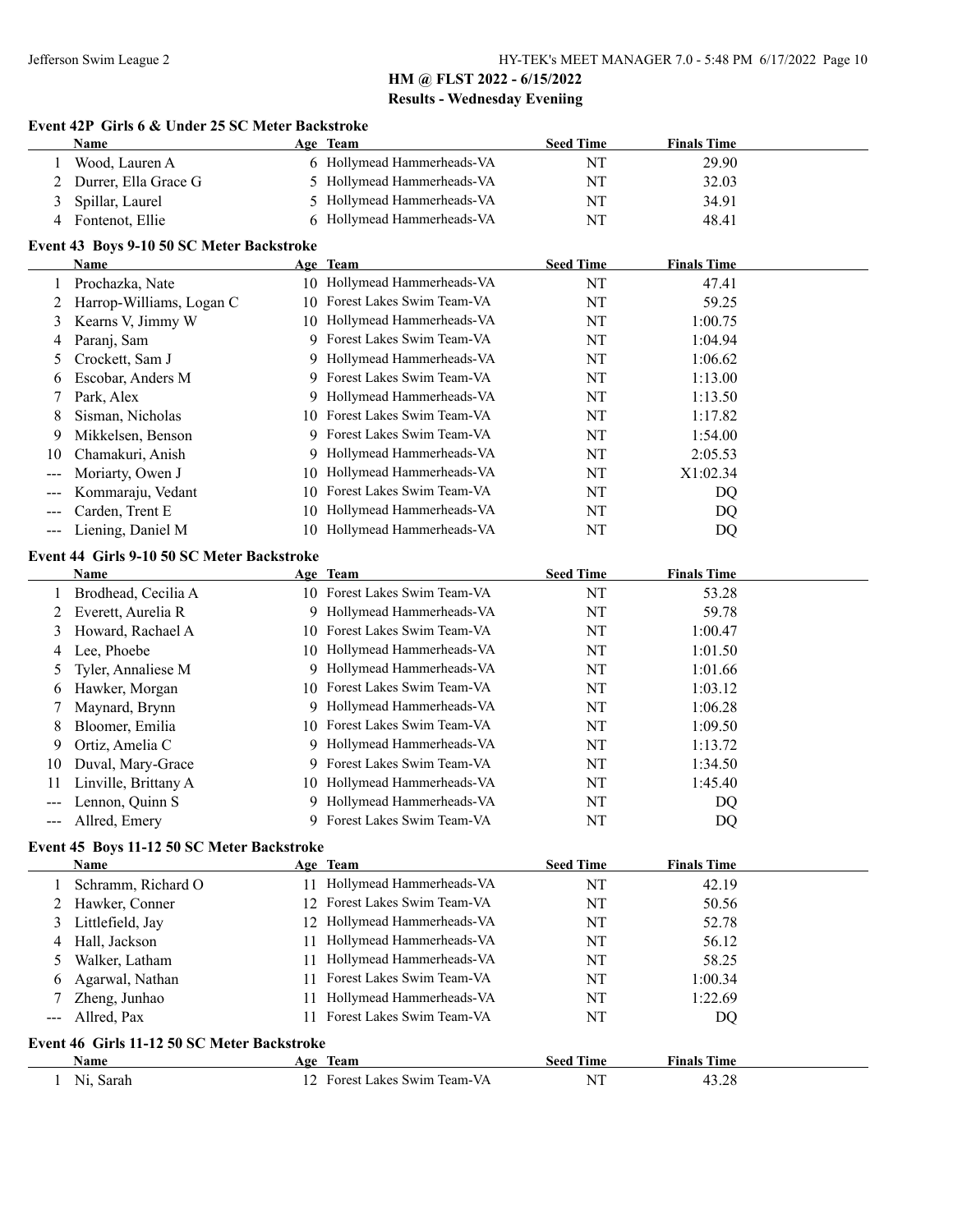## **(Event 46 Girls 11-12 50 SC Meter Backstroke)**

|       | <b>Name</b>                                 |    | Age Team                     | <b>Seed Time</b> | <b>Finals Time</b> |  |
|-------|---------------------------------------------|----|------------------------------|------------------|--------------------|--|
| 2     | Harrop-Williams, Elizabeth L                |    | 12 Forest Lakes Swim Team-VA | NT               | 45.16              |  |
| 3     | Heo, Sydney                                 | 12 | Hollymead Hammerheads-VA     | NT               | 49.15              |  |
| 4     | Hudtloff, Savannah C                        | 12 | Forest Lakes Swim Team-VA    | NT               | 49.18              |  |
| 5     | Lee, Charlotte                              | 12 | Hollymead Hammerheads-VA     | NT               | 57.34              |  |
| 6     | Curtis, Olivia G                            | 12 | Forest Lakes Swim Team-VA    | NT               | 57.90              |  |
| 7     | Hight, Lily                                 | 11 | Hollymead Hammerheads-VA     | NT               | 1:03.53            |  |
| 8     | Duval, Catherine                            | 12 | Forest Lakes Swim Team-VA    | NT               | 1:04.37            |  |
| 9     | Duval, Claire                               | 11 | Forest Lakes Swim Team-VA    | NT               | 1:06.44            |  |
| 10    | Cunningham, Brianna E                       | 12 | Hollymead Hammerheads-VA     | NT               | 1:06.64            |  |
| 11    | Zhang, Sylvia                               | 12 | Forest Lakes Swim Team-VA    | NT               | 1:15.69            |  |
| ---   | Hill, Sasha D                               | 11 | Hollymead Hammerheads-VA     | NT               | DQ                 |  |
| ---   | Harper, Elena                               | 12 | Hollymead Hammerheads-VA     | NT               | DQ                 |  |
| $---$ | Syms, Lily V                                | 11 | Forest Lakes Swim Team-VA    | NT               | DQ                 |  |
|       | Event 47 Boys 13-14 50 SC Meter Backstroke  |    |                              |                  |                    |  |
|       | Name                                        |    | Age Team                     | <b>Seed Time</b> | <b>Finals Time</b> |  |
| 1     | Easton, Chase                               |    | 13 Hollymead Hammerheads-VA  | NT               | 30.50              |  |
| 2     | Scott, Alex                                 |    | 13 Hollymead Hammerheads-VA  | NT               | 39.75              |  |
| 3     | Scanlon, William S                          |    | 13 Hollymead Hammerheads-VA  | NT               | 40.03              |  |
| 4     | Pariseau, Evan                              |    | 13 Hollymead Hammerheads-VA  | NT               | 40.31              |  |
| 5     | Duval, Paul                                 |    | 14 Forest Lakes Swim Team-VA | NT               | 48.78              |  |
|       |                                             |    |                              |                  |                    |  |
|       | Event 48 Girls 13-14 50 SC Meter Backstroke |    |                              |                  |                    |  |
|       | Name                                        |    | Age Team                     | <b>Seed Time</b> | <b>Finals Time</b> |  |
| 1     | Gahlmann, Kylin E                           |    | 14 Forest Lakes Swim Team-VA | NT               | 37.13              |  |
| 2     | Pellathy, Rohan                             | 13 | Forest Lakes Swim Team-VA    | NT               | 43.77              |  |
| 3     | Avery, Sofia E                              | 14 | Hollymead Hammerheads-VA     | NT               | 44.75              |  |
| 4     | Jones, Emilia C                             | 14 | Hollymead Hammerheads-VA     | NT               | 46.41              |  |
| ---   | Everett, Arii D                             | 13 | Hollymead Hammerheads-VA     | NT               | DQ                 |  |
| $---$ | Vitko, Veronica                             |    | 14 Hollymead Hammerheads-VA  | NT               | DQ                 |  |
|       | Event 49 Boys 15-18 50 SC Meter Backstroke  |    |                              |                  |                    |  |
|       | <b>Name</b>                                 |    | Age Team                     | <b>Seed Time</b> | <b>Finals Time</b> |  |
| 1     | Hodges, Joshua R                            |    | 15 Hollymead Hammerheads-VA  | NT               | 30.09              |  |
| 2     | Velasquez, Luke E                           | 17 | Hollymead Hammerheads-VA     | NT               | 30.47              |  |
| 3     | Dugas, Graham J                             | 15 | Hollymead Hammerheads-VA     | NT               | 32.47              |  |
| 4     | Scott, Ian                                  |    | 16 Hollymead Hammerheads-VA  | NT               | 37.44              |  |
| 5     | Brubaker, Wyatt W                           |    | 16 Hollymead Hammerheads-VA  | NT               | 37.75              |  |
| 6     | Marri, Akhil                                |    | 15 Hollymead Hammerheads-VA  | NT               | 43.24              |  |
|       | Warfel, Max                                 |    | 15 Hollymead Hammerheads-VA  | NT               | 49.63              |  |
|       | Event 50 Girls 15-18 50 SC Meter Backstroke |    |                              |                  |                    |  |
|       | <b>Name</b>                                 |    | Age Team                     | <b>Seed Time</b> | <b>Finals Time</b> |  |
| 1     | Fuller, Alex                                |    | 15 Hollymead Hammerheads-VA  | NT               | 33.15              |  |
| 2     | Jones, Cambria R                            |    | 16 Hollymead Hammerheads-VA  | NT               | 36.78              |  |
| 3     | Altherr, Vaile K                            | 16 | Hollymead Hammerheads-VA     | NT               | 39.28              |  |
| 4     | Shelley, Zoe                                | 15 | Hollymead Hammerheads-VA     | NT               | 39.56              |  |
| 5     | Epperly, Reagan L                           | 17 | Hollymead Hammerheads-VA     | NT               | 48.00              |  |
| 6     | Grimes, Victoria S                          | 16 | Forest Lakes Swim Team-VA    | NT               | 48.28              |  |
| 7     | Everett, Rhyli A                            | 15 | Hollymead Hammerheads-VA     | NT               | 48.71              |  |
| 8     | King, Faith V                               | 15 | Hollymead Hammerheads-VA     | NT               | 49.38              |  |
| ---   | Dunn, Kalli                                 |    | 15 Forest Lakes Swim Team-VA | NT               | DQ                 |  |
|       |                                             |    |                              |                  |                    |  |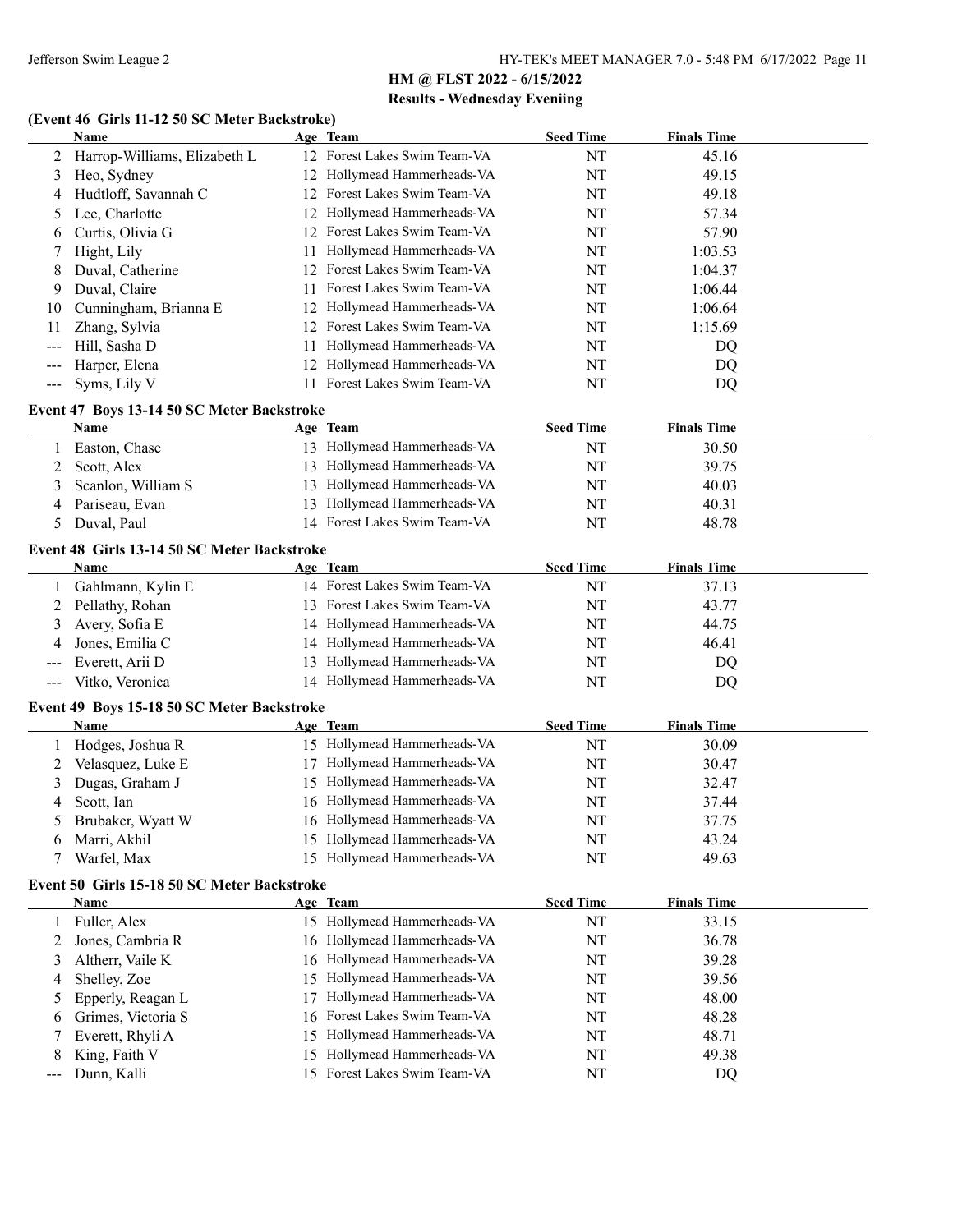## **Event 51 Boys 8 & Under 25 SC Meter Butterfly**

|                                                        | <b>Name</b>                                    |    | Age Team                             | <b>Seed Time</b> | <b>Finals Time</b> |  |  |
|--------------------------------------------------------|------------------------------------------------|----|--------------------------------------|------------------|--------------------|--|--|
|                                                        | Easton, Ryder                                  |    | Hollymead Hammerheads-VA             | NT               | 21.69              |  |  |
| 2                                                      | Litton, Thomas W                               |    | Hollymead Hammerheads-VA             | NT               | 33.15              |  |  |
| 3                                                      | Choo, Andrew                                   |    | Hollymead Hammerheads-VA             | NT               | 33.18              |  |  |
| 4                                                      | Harrison, Joshua                               |    | Hollymead Hammerheads-VA             | NT               | 33.50              |  |  |
|                                                        | Hernandez, Gabriel                             | 8  | Forest Lakes Swim Team-VA            | NT               | DQ                 |  |  |
|                                                        | Horsley, Benjamin                              |    | Forest Lakes Swim Team-VA            | NT               | DQ                 |  |  |
|                                                        | Paulson, Nick J                                |    | Hollymead Hammerheads-VA             | NT               | DQ                 |  |  |
| ---                                                    | Rankin, Preston P                              | 8  | Forest Lakes Swim Team-VA            | NT               | DQ                 |  |  |
|                                                        |                                                |    |                                      |                  |                    |  |  |
|                                                        | Event 52 Girls 8 & Under 25 SC Meter Butterfly |    |                                      |                  |                    |  |  |
|                                                        | <b>Name</b>                                    |    | Age Team<br>Hollymead Hammerheads-VA | <b>Seed Time</b> | <b>Finals Time</b> |  |  |
| 1                                                      | McCready, Clara J                              | 8  |                                      | NT               | 24.21              |  |  |
| 2                                                      | Durrer, Emily Claire C                         | 8  | Hollymead Hammerheads-VA             | NT               | 24.56              |  |  |
| 3                                                      | Panzer, Isla                                   | 8  | Hollymead Hammerheads-VA             | NT               | 24.68              |  |  |
| ---                                                    | Terlesky, Zoe                                  |    | Forest Lakes Swim Team-VA            | NT               | DQ                 |  |  |
|                                                        | Sisman, Josephine                              | 8  | Forest Lakes Swim Team-VA            | NT               | DQ                 |  |  |
|                                                        | Hernandez, Isabel                              | 6  | Forest Lakes Swim Team-VA            | NT               | DQ                 |  |  |
| ---                                                    | Scanlon, Marielle L                            | 8  | Hollymead Hammerheads-VA             | NT               | DQ                 |  |  |
| ---                                                    | Bennett, Rose H                                | 8  | Forest Lakes Swim Team-VA            | NT               | DQ                 |  |  |
|                                                        | Event 53 Boys 9-10 50 SC Meter Butterfly       |    |                                      |                  |                    |  |  |
|                                                        | Name                                           |    | Age Team                             | <b>Seed Time</b> | <b>Finals Time</b> |  |  |
|                                                        | Dumene, Ryan D                                 |    | 10 Hollymead Hammerheads-VA          | NT               | 46.09              |  |  |
| 2                                                      | Gahlmann, Daxten M                             | 10 | Forest Lakes Swim Team-VA            | NT               | 48.04              |  |  |
| 3                                                      | Sauer, Kevin                                   | 10 | Hollymead Hammerheads-VA             | NT               | 50.75              |  |  |
| 4                                                      | Fuller, Ryan                                   | 10 | Hollymead Hammerheads-VA             | NT               | 52.85              |  |  |
| 5                                                      | McMurray, Liam A                               | 9  | Forest Lakes Swim Team-VA            | NT               | 1:12.94            |  |  |
| 6                                                      | Jones, Isaac E                                 | 9  | Hollymead Hammerheads-VA             | NT               | 1:21.44            |  |  |
| ---                                                    | Wood, Connor J                                 | 9  | Hollymead Hammerheads-VA             | NT               | DQ                 |  |  |
|                                                        |                                                |    |                                      |                  |                    |  |  |
|                                                        | Event 54 Girls 9-10 50 SC Meter Butterfly      |    |                                      |                  |                    |  |  |
|                                                        | Name                                           |    | Age Team                             | <b>Seed Time</b> | <b>Finals Time</b> |  |  |
| 1                                                      | Maynard, Addey                                 |    | 10 Hollymead Hammerheads-VA          | NT               | 39.56              |  |  |
| 2                                                      | Baker, Olivia R                                | 10 | Hollymead Hammerheads-VA             | NT               | 45.10              |  |  |
| 3                                                      | Frazier, Colbie R                              | 10 | Hollymead Hammerheads-VA             | NT               | 1:02.78            |  |  |
| 4                                                      | Scanlon, Elyse A                               |    | 10 Hollymead Hammerheads-VA          | NT               | 1:20.35            |  |  |
| ---                                                    | Allred, Emery                                  |    | Forest Lakes Swim Team-VA            | NT               | DQ                 |  |  |
|                                                        | Medici, Madeline K                             |    | 10 Forest Lakes Swim Team-VA         | NT               | DQ                 |  |  |
| Event 55 Boys 11-12 50 SC Meter Butterfly              |                                                |    |                                      |                  |                    |  |  |
|                                                        | Name                                           |    | Age Team                             | <b>Seed Time</b> | <b>Finals Time</b> |  |  |
| 1                                                      | Escobar, Christophe A                          |    | 12 Forest Lakes Swim Team-VA         | $\rm{NT}$        | 39.47              |  |  |
| 2                                                      | Hall, Collin                                   |    | 12 Hollymead Hammerheads-VA          | NT               | 39.97              |  |  |
| 3                                                      | Schramm, Richard O                             | 11 | Hollymead Hammerheads-VA             | NT               | 45.50              |  |  |
| 4                                                      | Wikoff, Mason                                  | 11 | Hollymead Hammerheads-VA             | NT               | 57.72              |  |  |
| 5                                                      | Choo, Timothy                                  | 11 | Hollymead Hammerheads-VA             | NT               | 1:07.32            |  |  |
| ---                                                    | Rankin, William M                              | 11 | Forest Lakes Swim Team-VA            | NT               | DQ                 |  |  |
|                                                        |                                                |    |                                      |                  |                    |  |  |
| Event 56 Girls 11-12 50 SC Meter Butterfly<br>Age Team |                                                |    |                                      |                  |                    |  |  |
|                                                        | Name                                           |    |                                      | <b>Seed Time</b> | <b>Finals Time</b> |  |  |
| 1                                                      | McCready, Charlotte G                          |    | 12 Hollymead Hammerheads-VA          | NT               | 34.69              |  |  |
| 2                                                      | Chang, Avery M                                 |    | 12 Forest Lakes Swim Team-VA         | NT               | 38.19              |  |  |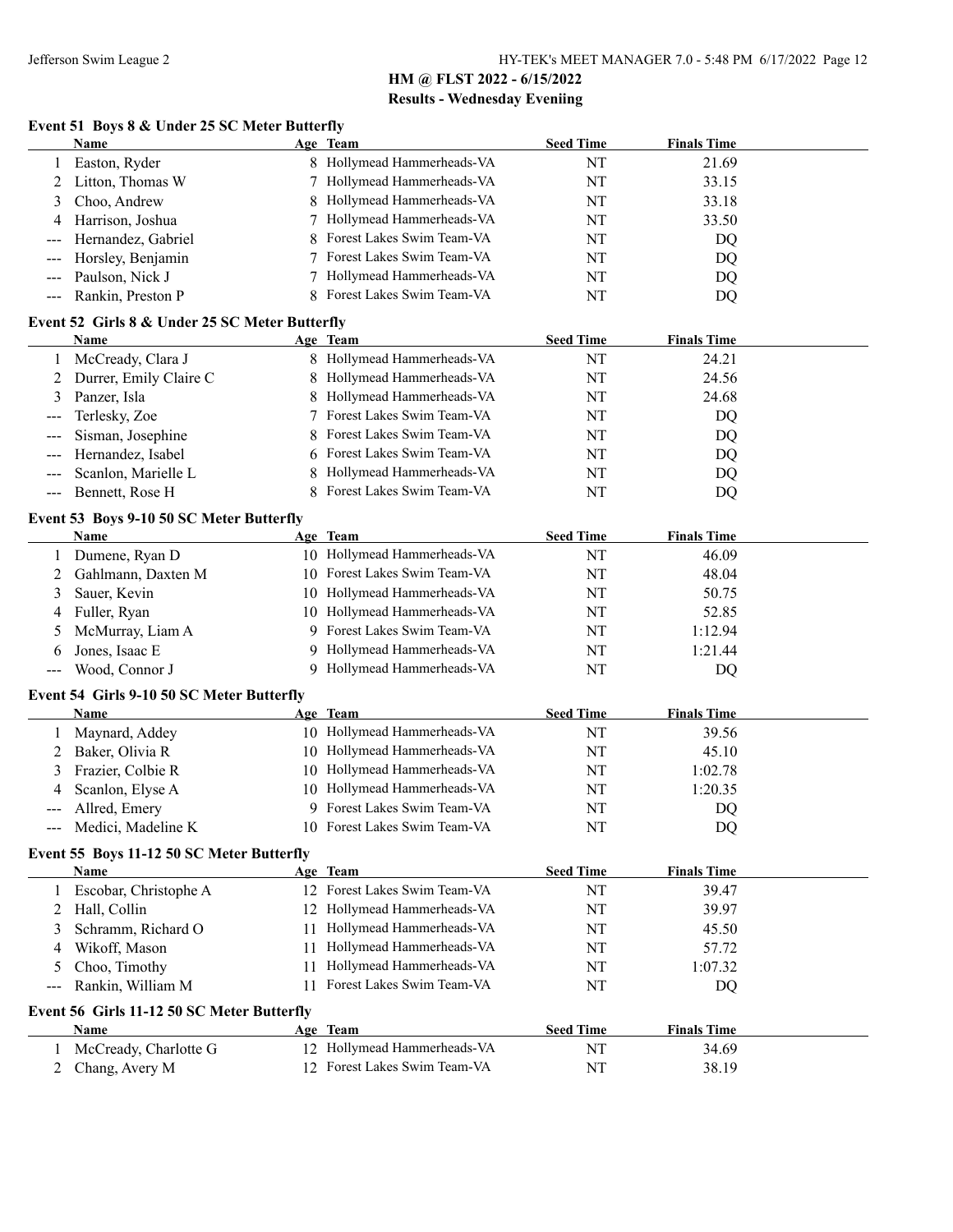|                     | (Event 56 Girls 11-12 50 SC Meter Butterfly)<br>Name           |    | Age Team                                                      |                                                                   | <b>Seed Time</b>       | <b>Finals Time</b>          |
|---------------------|----------------------------------------------------------------|----|---------------------------------------------------------------|-------------------------------------------------------------------|------------------------|-----------------------------|
| 3                   | Easton, Mattie                                                 |    | 11 Forest Lakes Swim Team-VA                                  |                                                                   | NT                     | 44.25                       |
| 4                   | Avery, Lillian G                                               |    | 12 Hollymead Hammerheads-VA                                   |                                                                   | NT                     | 44.47                       |
| 5                   | Kovach, Lily H                                                 |    | 12 Hollymead Hammerheads-VA                                   |                                                                   | NT                     | 44.66                       |
|                     | Event 57 Boys 13-14 50 SC Meter Butterfly                      |    |                                                               |                                                                   |                        |                             |
|                     | Name                                                           |    | Age Team                                                      |                                                                   | <b>Seed Time</b>       | <b>Finals Time</b>          |
| 1                   | Sawyer, Bradley O                                              |    | 14 Forest Lakes Swim Team-VA                                  |                                                                   | NT                     | 30.06                       |
| 2                   | Syms, Jake C                                                   |    | 13 Forest Lakes Swim Team-VA                                  |                                                                   | NT                     | 32.47                       |
| 3                   | Fix, Ryan                                                      |    | 14 Hollymead Hammerheads-VA                                   |                                                                   | NT                     | 33.38                       |
| 4                   | Ding, Aiden C                                                  |    | 14 Forest Lakes Swim Team-VA<br>NT                            |                                                                   | 33.69                  |                             |
| 5                   | Hansen, Jack                                                   |    | 13 Hollymead Hammerheads-VA                                   |                                                                   | NT                     | 35.63                       |
| 6                   | Greenberg, Aaron K                                             |    | 13 Hollymead Hammerheads-VA                                   |                                                                   | NT                     | 38.41                       |
|                     | Event 58 Girls 13-14 50 SC Meter Butterfly                     |    |                                                               |                                                                   |                        |                             |
|                     | Name                                                           |    | Age Team                                                      |                                                                   | <b>Seed Time</b>       | <b>Finals Time</b>          |
|                     | Hoang, Angelina J                                              |    | 14 Forest Lakes Swim Team-VA                                  |                                                                   | NT                     | 33.78                       |
| 2                   | Scott, Anna                                                    |    | 13 Hollymead Hammerheads-VA                                   |                                                                   | NT                     | 41.50                       |
| 3                   | Haubert, Madeline G                                            |    | 14 Forest Lakes Swim Team-VA                                  |                                                                   | NT                     | 42.32                       |
|                     | Event 59 Boys 15-18 50 SC Meter Butterfly                      |    |                                                               |                                                                   |                        |                             |
|                     | <b>Name</b>                                                    |    | Age Team                                                      |                                                                   | <b>Seed Time</b>       | <b>Finals Time</b>          |
| 1                   | Dugas, Graham J                                                |    | 15 Hollymead Hammerheads-VA                                   |                                                                   | NT                     | 29.34                       |
| 2                   | Moriarty, Jack P                                               |    | 16 Hollymead Hammerheads-VA                                   |                                                                   | NT                     | 32.32                       |
| 3                   | Chung, Vincent                                                 | 15 | Forest Lakes Swim Team-VA                                     |                                                                   | NT                     | 34.69                       |
| 4                   | Scott, Ian                                                     |    | 16 Hollymead Hammerheads-VA                                   |                                                                   | NT                     | 35.35                       |
|                     | Event 60 Girls 15-18 50 SC Meter Butterfly                     |    |                                                               |                                                                   |                        |                             |
|                     | <b>Name</b>                                                    |    | Age Team<br>16 Hollymead Hammerheads-VA                       |                                                                   | <b>Seed Time</b>       | <b>Finals Time</b><br>32.09 |
|                     | Zhu, Emily Y                                                   |    | 16 Forest Lakes Swim Team-VA                                  |                                                                   | NT                     |                             |
| 2                   | Trader, Marissa Y                                              | 15 |                                                               |                                                                   | NT                     | 32.94                       |
| 3<br>4              | Shelley, Zoe<br>Jones, Cambria R                               |    | Hollymead Hammerheads-VA<br>NT<br>16 Hollymead Hammerheads-VA |                                                                   | 35.84<br>35.85         |                             |
| 5                   | Malone, Madeline N                                             |    | 17 Hollymead Hammerheads-VA                                   |                                                                   | NT<br>NT               | 35.94                       |
|                     |                                                                |    |                                                               |                                                                   |                        | 36.91                       |
| 6                   | Stilley, Meredith A<br>Maynard, Riley                          |    |                                                               | 16 Forest Lakes Swim Team-VA<br>NT<br>15 Hollymead Hammerheads-VA |                        | 37.94                       |
| 7<br>8              | Avery, Madeleine I                                             |    | 15 Hollymead Hammerheads-VA                                   |                                                                   | NT<br>NT               | 45.47                       |
|                     |                                                                |    |                                                               |                                                                   |                        |                             |
|                     | Event 73 Boys 9-10 200 SC Meter Freestyle Relay<br><b>Team</b> |    | <b>Relay</b>                                                  |                                                                   | <b>Seed Time</b>       | <b>Finals Time</b>          |
|                     | Hollymead Hammerheads-VA                                       |    | A                                                             |                                                                   | NT                     | 2:42.97                     |
|                     | 1) Gander, Ryan W 10                                           |    | 2) Sauer, Kevin 10                                            | 3) Litton, Will B 10                                              |                        | 4) Dumene, Ryan D 10        |
| 2                   | Hollymead Hammerheads-VA                                       |    | B                                                             |                                                                   | NT                     | 3:16.03                     |
|                     | 1) Prochazka, Nate 10                                          |    | 2) Singer, Brennan 9                                          | 3) Jones, Isaac E 9                                               |                        | 4) Sauer, Nate 9            |
| 3                   | Forest Lakes Swim Team-VA                                      |    | A                                                             |                                                                   | NT                     | 3:16.58                     |
|                     | 1) Gahlmann, Daxten M 10                                       |    | 2) Felini, Garin J 10                                         |                                                                   | 3) Escobar, Anders M 9 | 4) Xie, Marcus 9            |
| $\qquad \qquad - -$ | Hollymead Hammerheads-VA                                       |    | C                                                             |                                                                   | NT                     | DQ                          |
|                     | 1) Peterson, Evan D 10                                         |    | 2) Greenberg, Evan K 10                                       | 3) Fuller, Ryan 10                                                |                        | 4) Moriarty, Owen J 10      |
|                     | Event 74 Girls 9-10 200 SC Meter Freestyle Relay               |    |                                                               |                                                                   |                        |                             |
|                     | <b>Team</b>                                                    |    | <b>Relay</b>                                                  |                                                                   | <b>Seed Time</b>       | <b>Finals Time</b>          |
|                     | 1 Hollymead Hammerheads-VA                                     |    | A                                                             |                                                                   | NT                     | 2:57.97                     |
|                     | 1) Durrer, Libby Anne A 10                                     |    | 2) Everett, Aurelia R 9                                       |                                                                   | 3) Elmore, Molly M 9   | 4) Maynard, Addey 10        |
|                     | 2 Hollymead Hammerheads-VA                                     |    | C                                                             |                                                                   | NT                     | 3:24.28                     |
|                     | 1) Baker, Olivia R 10                                          |    | 2) Epperson, Leyla 10                                         |                                                                   |                        | 4) Lee, Phoebe 10           |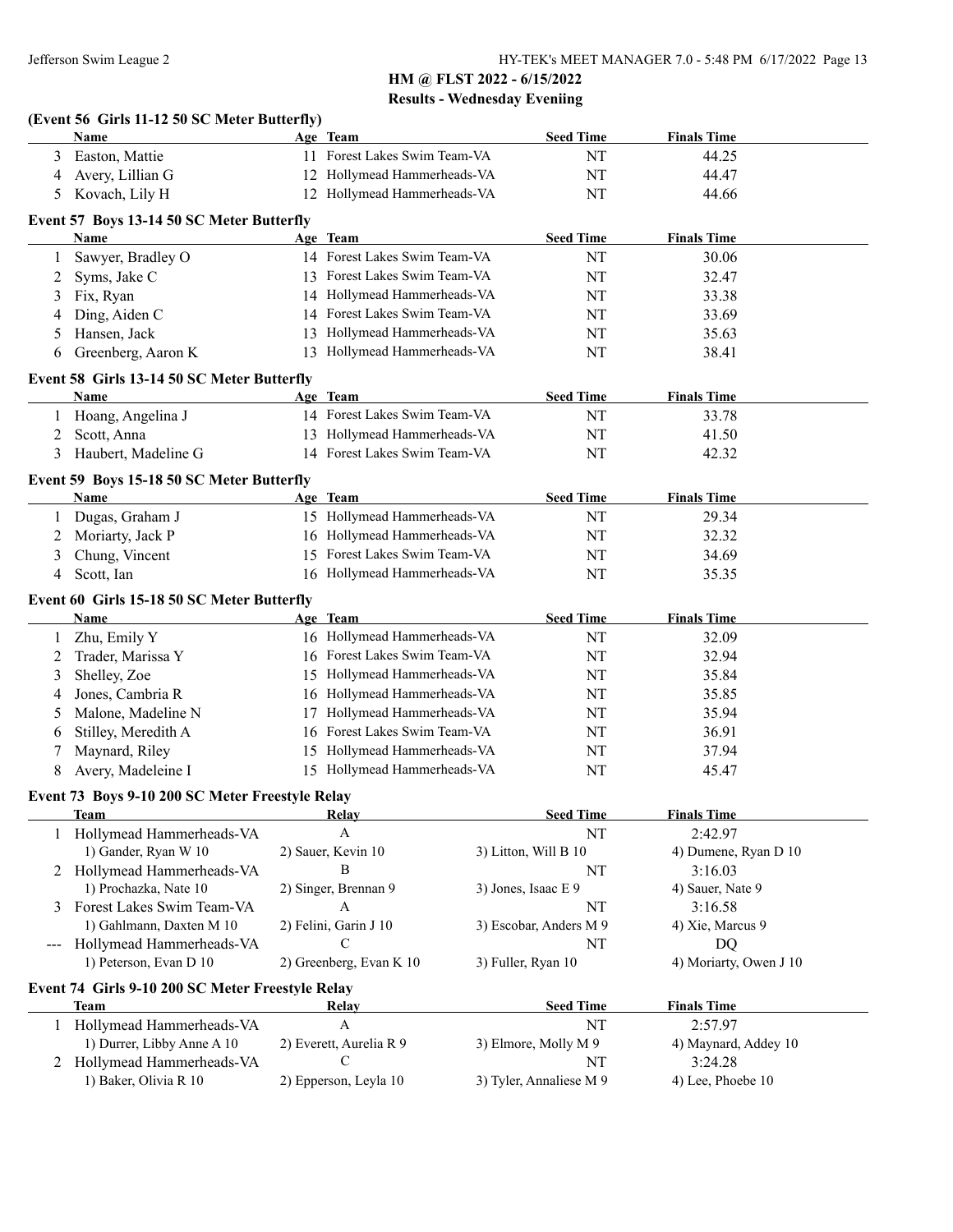# **HM @ FLST 2022 - 6/15/2022**

|   |                                                            |                                | $\mathbf{u}$ $\mathbf{u}$ $\mathbf{u}$ $\mathbf{v}$ $\mathbf{u}$ $\mathbf{v}$ $\mathbf{u}$ $\mathbf{v}$ $\mathbf{u}$ $\mathbf{v}$ $\mathbf{v}$ $\mathbf{v}$ $\mathbf{v}$<br><b>Results - Wednesday Eveniing</b> |                         |
|---|------------------------------------------------------------|--------------------------------|-----------------------------------------------------------------------------------------------------------------------------------------------------------------------------------------------------------------|-------------------------|
|   | (Event 74 Girls 9-10 200 SC Meter Freestyle Relay)<br>Team | Relay                          | <b>Seed Time</b>                                                                                                                                                                                                | <b>Finals Time</b>      |
|   | 3 Hollymead Hammerheads-VA                                 | B                              | NT                                                                                                                                                                                                              | 3:27.93                 |
|   | 1) Frazier, Colbie R 10                                    | 2) Scanlon, Elyse A 10         | 3) Maynard, Brynn 9                                                                                                                                                                                             | 4) Moriarty, Molly E 10 |
|   | 4 Forest Lakes Swim Team-VA                                | $\mathbf{A}$                   | NT                                                                                                                                                                                                              | 3:56.67                 |
|   | 1) Bang, Chloe 9                                           | 2) Medici, Madeline K 10       | 3) Howard, Rachael A 10                                                                                                                                                                                         | 4) Kelly, Jane M 10     |
|   | Event 75 Boys 11-12 200 SC Meter Freestyle Relay           |                                |                                                                                                                                                                                                                 |                         |
|   | Team                                                       | Relay                          | <b>Seed Time</b>                                                                                                                                                                                                | <b>Finals Time</b>      |
|   | 1 Forest Lakes Swim Team-VA                                | A                              | NT                                                                                                                                                                                                              | 2:10.65                 |
|   | 1) Escobar, Christophe A 12                                | 2) Binter, Zachary W 12        | 3) Xie, William 12                                                                                                                                                                                              | 4) Wang, Andrew Y 12    |
|   | 2 Hollymead Hammerheads-VA                                 | A                              | NT                                                                                                                                                                                                              | 2:20.75                 |
|   | 1) Hansen, Alex 11                                         | 2) Brubaker, Everett C 12      | 3) Schramm, Richard O 11                                                                                                                                                                                        | 4) Dumene, Daniel R 11  |
|   | Hollymead Hammerheads-VA                                   | B                              | NT                                                                                                                                                                                                              | 2:44.69                 |
|   | 1) Choo, Timothy 11                                        | 2) Wikoff, Mason 11            | 3) Pariseau, Drew 11                                                                                                                                                                                            | 4) Hall, Collin 12      |
|   | 4 Hollymead Hammerheads-VA                                 | C                              | NT                                                                                                                                                                                                              | 3:00.15                 |
|   | 1) Hall, Jackson 11                                        | 2) Walker, Latham 11           | 3) Thomas, Caleb P 12                                                                                                                                                                                           | 4) Littlefield, Jay 12  |
|   | Forest Lakes Swim Team-VA                                  | B                              | NT                                                                                                                                                                                                              | 3:03.47                 |
|   | 1) Firth, Judah D 11                                       | 2) Fu, Rick Q 11               | 3) Haubert, Jacob M 12                                                                                                                                                                                          | 4) Agarwal, Nathan 11   |
|   | Forest Lakes Swim Team-VA                                  | C                              | NT                                                                                                                                                                                                              | 3:18.69                 |
|   | 1) Rankin, William M 11                                    | 2) Brannock, Nathan A 12       | 3) Mikkelsen, Brigham A 12                                                                                                                                                                                      | 4) Hawker, Conner 12    |
|   | Event 76 Girls 11-12 200 SC Meter Freestyle Relay          |                                |                                                                                                                                                                                                                 |                         |
|   | <b>Team</b>                                                | Relay                          | <b>Seed Time</b>                                                                                                                                                                                                | <b>Finals Time</b>      |
|   | 1 Forest Lakes Swim Team-VA                                | A                              | <b>NT</b>                                                                                                                                                                                                       | 2:21.94                 |
|   | 1) Chang, Avery M 12                                       | 2) Medici, Reagan M 12         | 3) Harrop-Williams, Elizabeth L 124) Syms, Lily V 11                                                                                                                                                            |                         |
|   | Hollymead Hammerheads-VA                                   | A                              | NT                                                                                                                                                                                                              | 2:27.50                 |
|   | 1) McCready, Charlotte G 12                                | 2) Owney, Scarlett 11          | 3) Harrison, Claire 11                                                                                                                                                                                          | 4) Kovach, Lily H 12    |
| 3 | Hollymead Hammerheads-VA                                   | B                              | NT                                                                                                                                                                                                              | 2:59.65                 |
|   | 1) Hight, Lily 11                                          | 2) Avery, Lillian G 12         | 3) Lyons, Katie 12                                                                                                                                                                                              | 4) Lee, Charlotte 12    |
| 4 | Forest Lakes Swim Team-VA                                  | B                              | NT                                                                                                                                                                                                              | 3:06.00                 |
|   | 1) Duval, Claire 11                                        | 2) Ni, Sarah 12                | 3) Spofford, Claire W 12                                                                                                                                                                                        | 4) Easton, Mattie 11    |
|   | Hollymead Hammerheads-VA                                   | C                              | NT                                                                                                                                                                                                              | 3:26.72                 |
|   | 1) Harper, Elena 12                                        | 2) Cunningham, Brianna E 12    | 3) Ortiz, Amelia C 9                                                                                                                                                                                            | 4) Peterson, Pia E 12   |
|   | Forest Lakes Swim Team-VA                                  | C                              | NT                                                                                                                                                                                                              | <b>DQ</b>               |
|   | 1) Curtis, Olivia G 12                                     | 2) Heron, Lily 12              | 3) Howard, Addison K 12                                                                                                                                                                                         | 4) Singla, Ananya 11    |
|   | Event 77 Boys 13-14 200 SC Meter Freestyle Relay           |                                |                                                                                                                                                                                                                 |                         |
|   | Team                                                       | <b>Relay</b>                   | <b>Seed Time</b>                                                                                                                                                                                                | <b>Finals Time</b>      |
|   | Hollymead Hammerheads-VA                                   | A                              | NT                                                                                                                                                                                                              | 1:54.59                 |
|   | 1) Easton, Chase 13                                        | 2) Hansen, Jack 13             | 3) Malone, Linus B 14                                                                                                                                                                                           | 4) Fix, Ryan 14         |
|   | 2 Forest Lakes Swim Team-VA                                | A                              | NT                                                                                                                                                                                                              | 1:57.43                 |
|   | 1) Ding, Aiden C 14                                        | 2) Binter, Alexander "aj" J 14 | 3) Syms, Jake C 13                                                                                                                                                                                              | 4) Sawyer, Bradley O 14 |
| 3 | Hollymead Hammerheads-VA                                   | B                              | NT                                                                                                                                                                                                              | 2:19.96                 |
|   | 1) Greenberg, Aaron K 13                                   | 2) Singer, Caden 13            | 3) Bienz, Shaun S 13                                                                                                                                                                                            | 4) Scott, Alex 13       |
|   | 4 Hollymead Hammerheads-VA                                 | C                              | NT                                                                                                                                                                                                              | 2:31.40                 |
|   | 1) Scanlon, William S 13                                   | 2) Coleman, Amos A 13          | 3) Pariseau, Evan 13                                                                                                                                                                                            | 4) Owney, Madden 13     |
|   | Event 78 Girls 13-14 200 SC Meter Freestyle Relay          |                                |                                                                                                                                                                                                                 |                         |
|   | <b>Team</b>                                                | <b>Relay</b>                   | <b>Seed Time</b>                                                                                                                                                                                                | <b>Finals Time</b>      |
|   | Forest Lakes Swim Team-VA                                  | A                              | NT                                                                                                                                                                                                              | 2:09.31                 |
|   | 1) Firth, Liza M 13                                        | 2) Hoang, Angelina J 14        | 3) Gahlmann, Kylin E 14                                                                                                                                                                                         | 4) Czirjak, Sara E 14   |
| 2 | Hollymead Hammerheads-VA                                   | A                              | NT                                                                                                                                                                                                              | 2:15.56                 |
|   | 1) Fix, Ryleigh 14                                         | 2) Jones, Emilia C 14          | 3) Vitko, Veronica 14                                                                                                                                                                                           | 4) Scott, Anna 13       |
| 3 | Hollymead Hammerheads-VA                                   | B                              | NT                                                                                                                                                                                                              | 2:23.09                 |
|   | 1) Barclay, Sydney 14                                      | 2) Avery, Sofia E 14           | 3) Hornsby, Kathryn 14                                                                                                                                                                                          | 4) Garber, Mary Beth 13 |